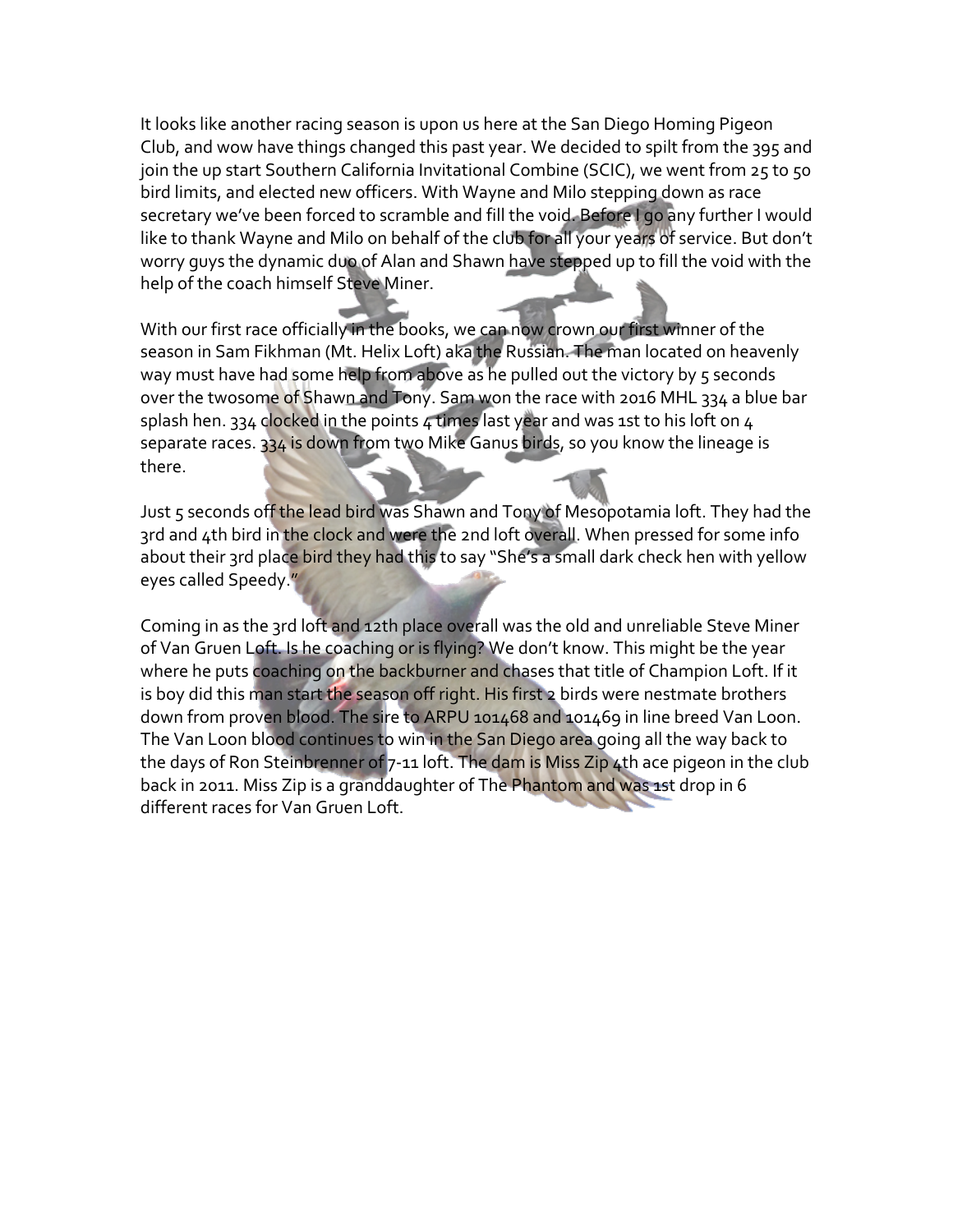WinSpeed-1 San Diego Homing Pigeon Club

02/18/18-15:17

Weekly Race Report **Page 1** Open and Junior Cate

| open and Junior Category                                             |                   |                 |  |  |  |  |  |  |  |  |  |  |  |  |
|----------------------------------------------------------------------|-------------------|-----------------|--|--|--|--|--|--|--|--|--|--|--|--|
| Name: KRAMER                                                         | Flown: 02/18/2018 |                 |  |  |  |  |  |  |  |  |  |  |  |  |
| Release(A): 07:00 Birds: 686 Lofts: 19                               |                   | Station: KRAMER |  |  |  |  |  |  |  |  |  |  |  |  |
| Weather (Rel) CLEAR, 10MPH sw, 43 degrees (Arr) CLEAR, 0, 65 degrees |                   |                 |  |  |  |  |  |  |  |  |  |  |  |  |

|    | POS NAME                            | BAND NUMBER |            |        | <b>CLR</b> | X ARRIVAL                              | MILES | TOWIN | YPM            | PT |
|----|-------------------------------------|-------------|------------|--------|------------|----------------------------------------|-------|-------|----------------|----|
|    | 1 FIKHMAN, S/50                     | 334         | AU 16 MHL  |        |            | BBSP H 10:24:24 157.537 00.00 1356.473 |       |       |                | 50 |
|    | 2 FIKHMAN, SAM                      | 273         | AU 16 MHL  |        | BB         | H 10:24:24                             | 2/50  |       | 00.00 1356.406 | 49 |
|    | 3 MESOPOTAMI/50 40682               |             | AU 17 AA   |        | BB         | H 10:25:15 158.121 00.05 1355.850      |       |       |                | 48 |
|    | 4 MESOPOTAMIA L 83929               |             | AU 17 ARPU |        | DC         | H 10:25:15                             | 2/50  |       | 00.06 1355.772 | 47 |
|    | 5 FIKHMAN, SAM                      | 245         | AU 16 MHL  |        | <b>BB</b>  | $C$ 10:24:38                           | 3/50  |       | 00.14 1354.915 | 46 |
|    | 6 MESOPOTAMIA L 5343                |             | AU 17 VITA |        | BC.        | H 10:25:29                             | 3/50  |       | 00.19 1354.310 | 45 |
|    | 7 MESOPOTAMIA L 5360                |             | AU 17 VITA |        | ВC         | H 10:25:30                             | 4/50  |       | 00.21 1354.156 | 44 |
|    | 8 MESOPOTAMIA L                     | 346         | AU 17 MESO |        | <b>BB</b>  | $C$ 10:25:32                           | 5/50  |       | 00.23 1353.937 | 43 |
|    | 9 MESOPOTAMIA L                     | 286         | AU 16 MESO |        | DC         | H 10:25:33                             | 6/50  |       | 00.24 1353.805 | 42 |
| 10 | FIKHMAN, SAM                        | 323         | AU 17 MHL  |        | SIL        | H 10:24:50                             | 4/50  |       | 00.26 1353.515 | 41 |
|    | 11 MESOPOTAMIA L                    | 404         | AU 17 MESO |        | <b>BC</b>  | H 10:25:46                             | 7/50  |       | 00.36 1352.456 | 40 |
|    | 12 VAN GRUEN / 50 101468 AU 16 ARPU |             |            |        |            | BBSP C 10:32:46 163.448 00.42 1351.994 |       |       |                | 39 |
|    | 13 VAN GRUEN LOF 101469 AU 16 ARPU  |             |            |        |            | BBWF C 10:33:05                        | 2/50  |       | 01.01 1349.932 | 38 |
| 14 | TRIPLE CRO/24 17148                 |             | AU 17 APC  |        | BB         | H 10:31:27 162.040                     |       |       | 01.13 1348.641 | 37 |
| 15 | TRIPLE CROWN                        | 18          | AU 17 SBRP |        |            | DCWF H 10:31:33                        | 2/24  |       | 01.18 1348.067 | 36 |
|    | 16 VAN GRUEN LOF 1730               |             | AU 17 VG   |        | RED        | $C$ 10:33:28                           | 3/50  |       | 01.24 1347.529 | 35 |
|    | 17 VAN GRUEN LOF 1755               |             | AU 17 VG   |        | BB         | H 10:33:28                             | 4/50  |       | 01.24 1347.508 | 34 |
|    | 18 VAN GRUEN LOF 1203               |             | AU 15 SD   |        | WHT        | H 10:34:05                             | 5/50  |       | 02.01 1343.638 | 33 |
| 19 | SKY CHARGE/50 25773                 |             | AU 15 JEDD |        | DC         | C 10:34:56 164.002 02.08 1342.942      |       |       |                | 32 |
|    | 20 KURD LOFT/50                     | 42          | AU 16 SD   |        |            | BBWF H 10:27:56 158.531 02.14 1341.804 |       |       |                | 31 |
|    | 21 KURD LOFT                        | 273         | AU         | 16 SDM |            | BBPD H 10:27:57                        | 2/50  |       | 02.15 1341.707 | 30 |
|    | 22 KURD LOFT                        | 1150        | AU 16 SD   |        | BC.        | H 10:27:57                             | 3/50  |       | 02.15 1341.707 | 29 |
|    | 23 KURD LOFT                        | 502         | AU 17 SD   |        |            | BBWF H 10:27:58                        | 4/50  |       | 02.17 1341.535 | 28 |
| 24 | SKY CHARGERS                        | 48          | AU 17 COR  |        | DC.        | $C$ 10:35:51                           | 2/50  |       | 03.03 1337.228 | 27 |
|    | 25 B.S. LOFT /22                    | 5           | AU 17 SDM  |        | DC         | C 10:23:00 154.205 02.56 1336.848      |       |       |                | 26 |
|    | 26 CANO, TOM/42                     | 298         | AU 17 SDM  |        | <b>BB</b>  | C 10:28:49 158.567 03.05 1336.417      |       |       |                | 25 |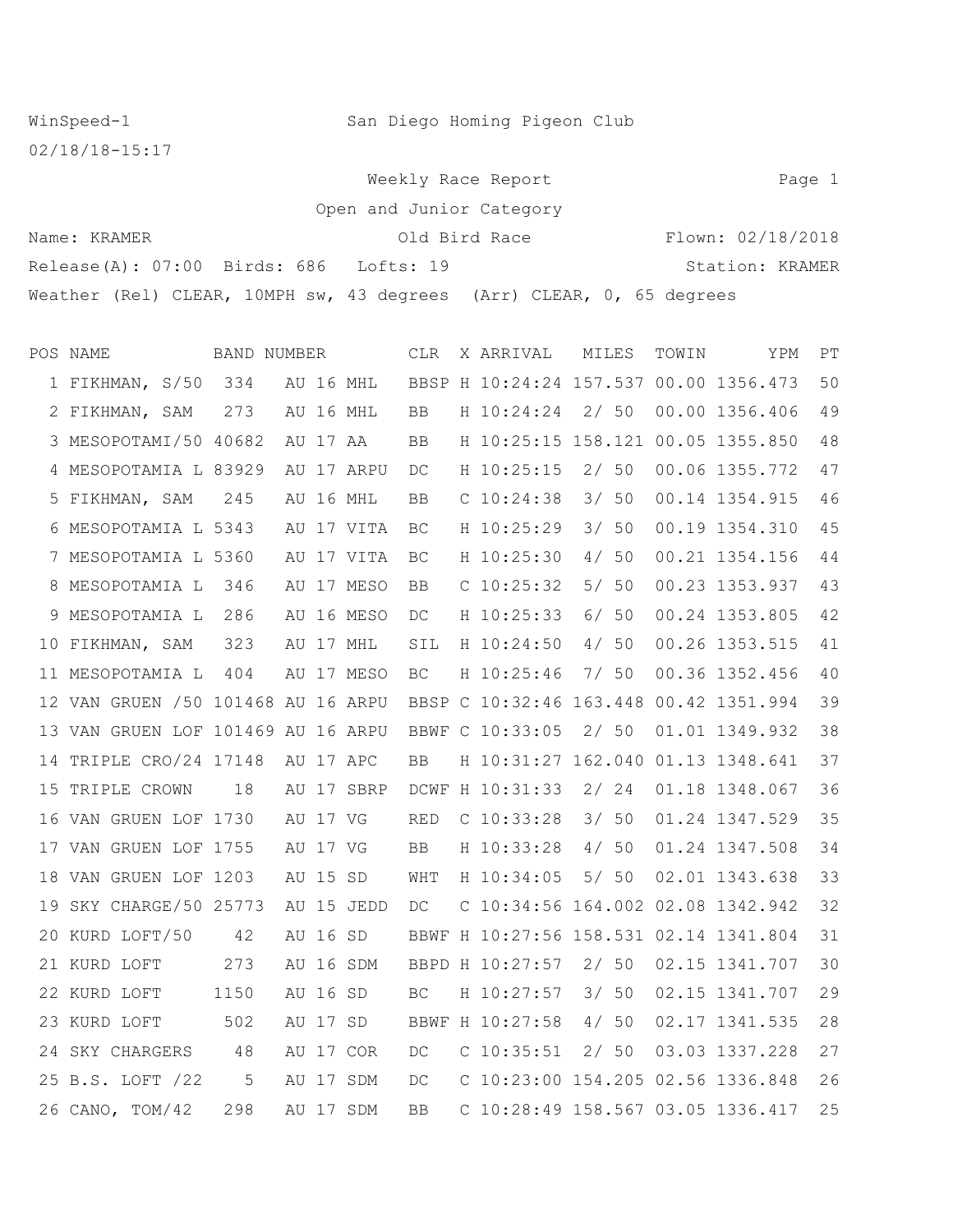|    | 27 LULUS LOFT/34                   | 79   |          |          | AU 17 SDM  |           | BBWF C 10:28:14 157.798 03.30 1333.629 |       |      |                    | 24             |
|----|------------------------------------|------|----------|----------|------------|-----------|----------------------------------------|-------|------|--------------------|----------------|
| 28 | VAN GRUEN LOF 1803                 |      |          | AU 17 VG |            | <b>BB</b> | H 10:37:16                             |       | 6/50 | 05.12 1323.942     | 23             |
|    | 29 VAN GRUEN LOF                   | 86   |          |          | AU 16 SDM  |           | BBSP C 10:37:20                        |       | 7/50 | 05.16 1323.576     | 22             |
|    | 30 VAN GRUEN LOF 1777              |      |          | AU 17 VG |            |           | BCSP H 10:37:26                        |       | 8/50 | 05.21 1322.998     | 21             |
|    | 31 VAN GRUEN LOF                   | 664  |          | AU 16 VG |            | BC        | H 10:37:35                             |       | 9/50 | 05.30 1322.106     | 20             |
|    | 32 VAN GRUEN LOF                   | 19   |          | AU 17 AH |            | <b>BB</b> | H 10:37:35 10/ 50                      |       |      | 05.31 1322.046     | 19             |
|    | 33 VAN GRUEN LOF                   | 15   |          | AU 15 AH |            | BB        | H 10:37:36 11/ 50                      |       |      | 05.31 1321.995     | 18             |
|    | 34 VAN GRUEN LOF 1797              |      | AU 17 VG |          |            | BB        | H 10:37:40 12/ 50                      |       |      | 05.35 1321.600     | 17             |
| 35 | VAN GRUEN LOF 1823                 |      |          | AU 17 VG |            | BB        | H 10:37:44 13/ 50                      |       |      | 05.40 1321.165     | 16             |
|    | 36 MESOPOTAMIA L 5338              |      |          |          | AU 17 VITA | <b>BB</b> | H 10:30:43                             |       | 8/50 | 05.34 1320.612     | 15             |
| 37 | MESOPOTAMIA L 40700                |      |          | AU 17 AA |            | SIL       | H 10:30:45                             |       | 9/50 | 05.36 1320.414     | 14             |
|    | 38 MESOPOTAMIA L 103251 AU 16 ARPU |      |          |          |            | BB        | $C$ 10:30:47 10/ 50                    |       |      | 05.37 1320.257     | 13             |
|    | 39 VAN GRUEN LOF 1754              |      |          | AU 17 VG |            | BB        | H 10:38:06 14/ 50                      |       |      | 06.02 1318.914     | 12             |
| 40 | FIKHMAN, SAM                       | 223  |          |          | AU 16 MHL  | BC        | H 10:30:24                             |       | 5/50 | 06.00 1317.780     | 11             |
|    | 41 TRIPLE CROWN                    | 1398 |          |          | CU 17 MTN  | BB        | H 10:36:46                             |       | 3/24 | 06.32 1315.565     | 10             |
|    | 42 TRIPLE CROWN                    | 5789 |          | AU 16 AA |            | BC        | H 10:36:50                             |       | 4/24 | 06.36 1315.160     | $\mathsf 9$    |
| 43 | TRIPLE CROWN                       | 7049 |          |          | AU 17 PNWC | BB        | H 10:36:54                             |       | 5/24 | 06.39 1314.847     | 8              |
|    | 44 VAN GRUEN LOF                   | 771  |          | AU 16 VG |            | BB        | H 10:38:49 15/ 50                      |       |      | 06.45 1314.564     | 7              |
| 45 | FIKHMAN, SAM                       | 114  |          |          | AU 17 SDM  | BB        | $C$ 10:31:03                           |       | 6/50 | 06.39 1313.680     | 6              |
| 46 | FIKHMAN, SAM                       | 320  |          |          | AU 16 MHL  |           | BBWF C 10:31:05                        |       | 7/50 | 06.41 1313.472     | 5              |
| 47 | MILESTONE /50 1321                 |      |          | AU 16 SD |            | BB        | H 10:34:00 159.676 06.50 1313.129      |       |      |                    | 4              |
| 48 | MESOPOTAMIA L 5327                 |      |          |          | AU 17 VITA | RB        | H 10:31:57 11/ 50                      |       |      | 06.47 1312.980     | 3              |
|    | 49 MESOPOTAMIA L 5395              |      |          |          | AU 17 VITA | BB        | H 10:31:58 12/ 50                      |       |      | 06.48 1312.877     | $\mathbf{2}$   |
|    | 50 FIKHMAN, SAM                    | 105  |          |          | AU 17 SDM  | BB        | H 10:31:12                             | 8/ 50 |      | 06.48 1312.726     | $\mathbf{1}$   |
|    | 51 VAN GRUEN LOF                   | 660  |          | AU 16 VG |            |           | BCWF C 10:39:13 16/ 50                 |       |      | 07.09 1312.166     | $\circ$        |
|    | 52 MESOPOTAMIA L                   | 365  |          |          | AU 17 MESO | BB        | H 10:32:11 13/ 50                      |       |      | 07.01 1311.536     | $\circ$        |
|    | 53 VAN GRUEN LOF 1744              |      |          |          | AU 17 VG   |           | DCWF C 10:39:29 17/ 50                 |       |      | 07.25 1310.621     | $\circ$        |
|    | 54 FIKHMAN, SAM                    | 495  |          |          | AU 17 MHL  |           | BBWF C 10:32:11 9/ 50                  |       |      | 07.47 1306.643     | $\circ$        |
|    | 55 VAN GRUEN LOF                   | 24   |          |          | AU 17 SDM  | BC        | H 10:40:34 18/ 50                      |       |      | 08.29 1304.204     | $\circledcirc$ |
|    | 56 VAN GRUEN LOF                   | 19   |          |          | AU 17 SDM  | BB        | H 10:40:37 19/ 50                      |       |      | 08.32 1303.918     | $\circ$        |
|    | 57 VAN GRUEN LOF                   | 15   |          |          | AU 17 SDM  |           | BBPD H 10:40:39 20/ 50                 |       |      | 08.34 1303.731     | $\circ$        |
|    | 58 FIKHMAN, SAM                    | 158  |          |          | AU 16 SDM  | ВC        | $C$ 10:32:47 10/ 50                    |       |      | 08.23 1302.949     | $\overline{0}$ |
|    | 59 FIKHMAN, SAM                    | 458  |          |          | AU 17 MHL  | BC        | H 10:32:47 11/ 50                      |       |      | 08.23 1302.949     | $\overline{0}$ |
|    | 60 SKY CHARGERS                    | 318  |          |          | AU 17 SD   |           | BBPD H 10:41:38 3/ 50                  |       |      | 08.51 1302.276     | $\overline{0}$ |
|    | WinSpeed-1                         |      |          |          |            |           | ENTER CLUB / ORG NAME                  |       |      | $02/18/18 - 15:17$ |                |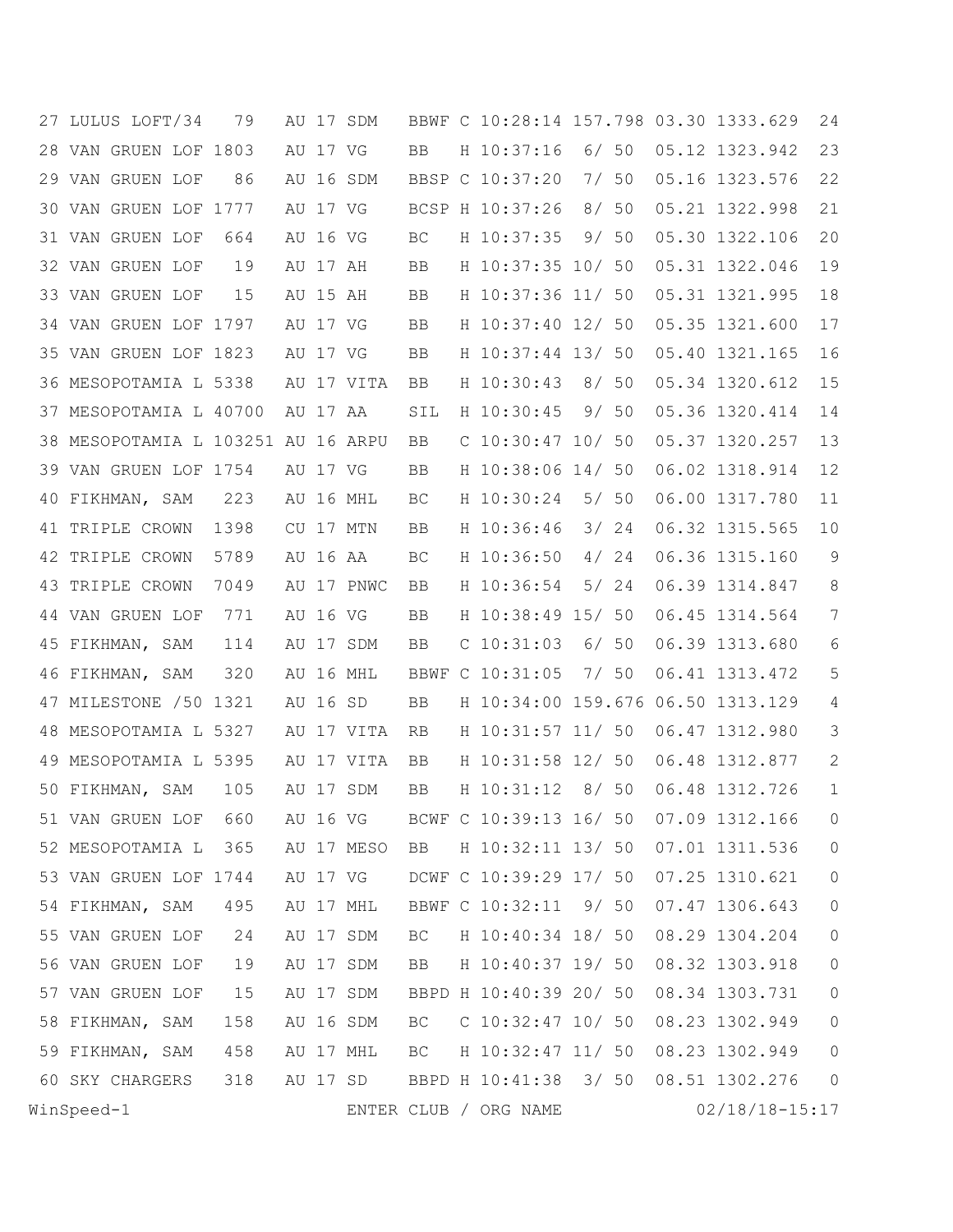## Weekly Race Report **Page 2**

Open and Junior Category

Name: KRAMER CHARR CHARGE CHARGE CHARGE CHARGE SERVICE CHARGE SERVICE RELATIONS CHARGE CHARGE CHARGE CHARGE CH<br>COMPOSITE CHARGE CHARGE SERVICE CHARGE CHARGE CHARGE CHARGE CHARGE CHARGE CHARGE CHARGE CHARGE CHARGE CHARGE CH

| POS NAME               BAND NUMBER              CLR X ARRIVAL     MILES        |       |                   |     |                                                 |       | TOWIN YPM                             | PT             |
|--------------------------------------------------------------------------------|-------|-------------------|-----|-------------------------------------------------|-------|---------------------------------------|----------------|
| 61 FIKHMAN, SAM 412 AU 17 MHL BBWF H 10:32:55 12/ 50 08.31 1302.214            |       |                   |     |                                                 |       |                                       | $\overline{0}$ |
| 62 FIKHMAN, SAM 409 AU 17 MHL                                                  |       |                   |     |                                                 |       | BBSP H 10:32:55 13/ 50 08.31 1302.153 | 0              |
| 63 VAN GRUEN LOF 1828                                                          |       |                   |     | AU 17 VG BB H 10:40:57 21/ 50 08.52 1301.961    |       |                                       | 0              |
| 64 VAN GRUEN LOF 85                                                            |       |                   |     | AU 16 SDM BBSP C 10:41:00 22/ 50 08.56 1301.617 |       |                                       | $\circ$        |
| 65 SKY CHARGERS 38246                                                          |       |                   |     | AU 16 JEDD DC C 10:41:52 4/ 50 09.05 1300.887   |       |                                       | 0              |
| 66 LULUS LOFT 697                                                              |       | AU 17 SD          | BB  | H 10:33:34 2/ 34 08.49 1300.398                 |       |                                       | $\circ$        |
| 67 ANTONIO, G/24 165 AU 17 SDM BB C 10:27:54 153.397 08.52 1298.527            |       |                   |     |                                                 |       |                                       | 0              |
| 68 VAN GRUEN LOF 1778 AU 17 VG BB C 10:41:39 23/ 50 09.35 1297.771             |       |                   |     |                                                 |       |                                       | 0              |
| 69 VAN GRUEN LOF 99 AU 16 SDM BC C 10:41:42 24/ 50 09.38 1297.488 0            |       |                   |     |                                                 |       |                                       |                |
| -------------------------------- Above are 10 percent ------------------------ |       |                   |     |                                                 |       |                                       |                |
| 70 MESOPOTAMIA L 5795 AU 16 AA BB C 10:34:33 14/ 50 09.23 1297.089             |       |                   |     |                                                 |       |                                       | $\overline{0}$ |
| 71 MESOPOTAMIA L 40701 AU 17 AA BB C 10:34:33 15/ 50 09.24 1297.039            |       |                   |     |                                                 |       |                                       | 0              |
| 72 VAN GRUEN LOF 1826 AU 17 VG BBWF H 10:41:52 25/ 50 09.48 1296.533           |       |                   |     |                                                 |       |                                       | $\circ$        |
| 73 MESOPOTAMIA L 40713 AU 17 AA                                                |       |                   |     | BB H 10:34:42 16/ 50 09.32 1296.173             |       |                                       | 0              |
| 74 VAN GRUEN LOF 1811                                                          |       | AU 17 VG          |     | BB C 10:41:56 26/ 50                            |       | 09.52 1296.115                        | $\circ$        |
| 75 VAN GRUEN LOF 1846 AU 17 VG BB C 10:41:57 27/ 50 09.53 1296.056             |       |                   |     |                                                 |       |                                       | 0              |
| 76 Antal Les/50 1868 AU 17 SD SIL H 10:41:10 162.866 09.51 1296.043            |       |                   |     |                                                 |       |                                       | 0              |
| 77 KURD LOFT 424                                                               |       |                   |     | AU 17 SD DCWF C 10:35:21 5/ 50 09.39 1295.624   |       |                                       | 0              |
| 78 KURD LOFT                                                                   | 214   | AU 17 SDM         |     | DC C 10:35:22 6/ 50 09.41 1295.473              |       |                                       | 0              |
| 79 CANO, TOM 757                                                               |       |                   |     | AU 17 SD SPL C 10:35:29 2/ 42                   |       | 09.45 1295.032                        | 0              |
| 80 CANO, TOM 279                                                               |       | AU 17 SDM         |     | BB H 10:35:42 3/ 42 09.57 1293.811              |       |                                       | 0              |
| 81 ANTONIO, GERA 716                                                           |       | AU 16 SD BB       |     | H 10:28:48 2/ 24 09.46 1292.930                 |       |                                       | 0              |
| 82 TRIPLE CROWN 1042 AU 17 MTZ BC H 10:40:37 6/ 24 10.22 1292.657              |       |                   |     |                                                 |       |                                       | $\circ$        |
| 83 KURD LOFT                                                                   | 790   | AU 15 SD          |     | BBSP H 10:35:51                                 | 7/ 50 | 10.10 1292.573                        | $\mathbf{0}$   |
| 84 TRIPLE CROWN                                                                | 328   |                   |     | AU 17 GENE LTBC H 10:40:38                      | 7/24  | 10.24 1292.511                        | $\circ$        |
| 85 TRIPLE CROWN                                                                | 12082 | AU 17 AA          | BC  | H 10:40:39 8/ 24                                |       | 10.25 1292.432                        | $\mathsf{O}$   |
| 86 FIKHMAN, SAM                                                                | 493   | AU 17 MHL         |     | SLAT H 10:34:31 14/ 50                          |       | 10.07 1292.421                        | $\overline{0}$ |
| 87 VAN GRUEN LOF 1206                                                          |       | AU 15 SD          | SIL | $C$ 10:42:35 28/ 50                             |       | 10.31 1292.378                        | $\mathsf{O}$   |
| 88 MILESTONE LOF 818                                                           |       | AU 16 SD          | BB  | $C$ 10:37:31 2/ 50                              |       | 10.22 1291.811                        | $\mathsf{O}$   |
| 89 KURD LOFT                                                                   |       | 102271 AU 16 ARPU | BB  | H 10:36:06 8/ 50                                |       | 10.24 1291.107                        | $\mathsf{O}$   |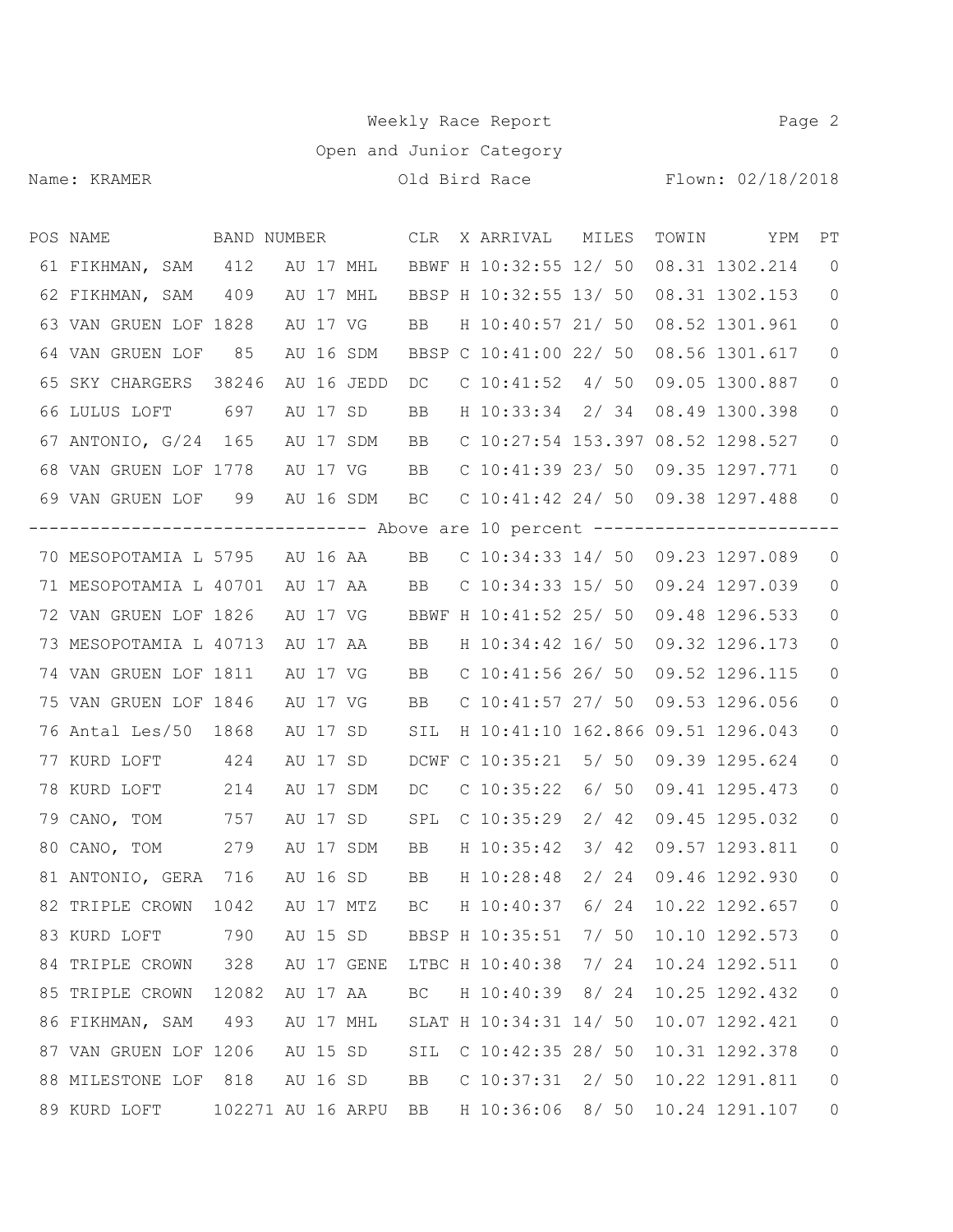|    | 90 MILESTONE LOF 25740  |      |          | AU 15 JEDD | BC                  | H 10:37:44                        | 3/50  |  | 10.34 1290.555     | 0                   |
|----|-------------------------|------|----------|------------|---------------------|-----------------------------------|-------|--|--------------------|---------------------|
| 91 | LULUS LOFT              | 647  |          | AU 17 SDM  |                     | BBWF H 10:35:15                   | 3/34  |  | 10.31 1290.188     | $\mathbf{0}$        |
|    | 92 AVITRON/50           | 1232 | AU 17 SD |            | BB.                 | H 10:41:27 162.338                |       |  | 10.50 1290.034     | 0                   |
|    | 93 AVITRON              | 43   |          | AU 16 SDM  |                     | GRIZ H 10:41:28                   | 2/50  |  | 10.51 1289.947     | 0                   |
|    | 94 AVITRON              | 342  | AU 16 SD |            | BB                  | H 10:41:32                        | 3/50  |  | 10.55 1289.568     | 0                   |
| 95 | TRIPLE CROWN            | 43   |          | AU 17 SDM  |                     | BBPD H 10:41:14                   | 9/24  |  | 11.00 1289.005     | 0                   |
|    | 96 FIKHMAN, SAM         | 497  |          | AU 17 MHL  | BB                  | H 10:35:29 15/ 50                 |       |  | 11.05 1286.683     | 0                   |
| 97 | FIKHMAN, SAM            | 343  |          | AU 16 MHL  | BB                  | H 10:35:31 16/ 50                 |       |  | 11.07 1286.484     | 0                   |
| 98 | FIKHMAN, SAM            | 410  |          | AU 17 MHL  |                     | BBSP H 10:35:31 17/ 50            |       |  | 11.07 1286.465     | 0                   |
| 99 | DOVE LANDI/16           | 142  | AU 15 DL |            | BB                  | H 10:40:30 160.987 11.38 1284.898 |       |  |                    | 0                   |
|    | 100 SJ LOFT/46          | 123  |          | AU 17 COR  | BC                  | H 10:30:48 153.891 11.08 1284.769 |       |  |                    | 0                   |
|    | 101 RED STAR L/40 1511  |      | AU 16 SD |            | ВC                  | C 10:35:37 157.388 11.24 1284.699 |       |  |                    | 0                   |
|    | 102 SJ LOFT             | 102  |          | AU 17 COR  | MLY                 | H 10:30:55                        | 2/46  |  | 11.14 1284.150     | 0                   |
|    | 103 Antal Les           | 1861 | AU 17 SD |            | BB                  | H 10:43:17                        | 2/50  |  | 11.58 1283.681     | 0                   |
|    | 104 MILESTONE LOF 1530  |      | AU 17 SD |            | DC                  | H 10:38:56                        | 4/50  |  | 11.46 1283.541     | 0                   |
|    | 105 MILESTONE LOF 1556  |      | AU 17 SD |            |                     | BCWF H 10:38:56                   | 5/50  |  | 11.46 1283.492     | 0                   |
|    | 106 RED STAR LOFT 1638  |      | AU 17 SD |            | BC                  | H 10:36:13                        | 2/40  |  | 12.00 1281.134     | 0                   |
|    | 107 MILESTONE LOF 1577  |      | AU 17 SD |            |                     | BLAC H 10:39:32                   | 6/50  |  | 12.22 1279.994     | $\circ$             |
|    | 108 MILESTONE LOF 1370  |      | AU 16 SD |            | BB.                 | $C$ 10:39:32                      | 7/ 50 |  | 12.22 1279.985     | 0                   |
|    | 109 MILESTONE LOF 1510  |      | AU 17 SD |            | BC                  | H 10:39:32                        | 8/50  |  | 12.23 1279.946     | $\circ$             |
|    | 110 MESOPOTAMIA L       | 240  |          | AU 17 SDM  | BB                  | H 10:37:29 17/ 50                 |       |  | 12.20 1279.536     | 0                   |
|    | 111 MESOPOTAMIA L       | 247  |          | AU 17 SDM  | DC                  | H 10:37:30 18/ 50                 |       |  | 12.20 1279.506     | 0                   |
|    | 112 MESOPOTAMIA L       | 245  |          | AU 17 SDM  | BC                  | $C$ 10:37:30 19/ 50               |       |  | 12.21 1279.448     | 0                   |
|    | 113 MILESTONE LOF       | 277  | AU 16 SD |            | DC                  | H 10:39:38                        | 9/ 50 |  | 12.29 1279.383     | 0                   |
|    | 114 MESOPOTAMIA L 83927 |      |          | AU 17 ARPU | BB                  | $C$ 10:37:33 20/ 50               |       |  | 12.23 1279.183     | 0                   |
|    | 115 LULUS LOFT          | 290  |          | AU 17 SDM  | BB                  | $C$ 10:37:10 4/34                 |       |  | 12.25 1278.831     | $\mathsf{O}$        |
|    | 116 TRIPLE CROWN        | 1021 |          | IF 17 LCC  | BC                  | H 10:43:03 10/ 24 12.48 1278.565  |       |  |                    | $\mathsf{O}\xspace$ |
|    | 117 PNA LOFT/4          | 1169 | AU 16 SD |            | $\operatorname{BC}$ | H 10:38:32 158.757 12.34 1278.438 |       |  |                    | $\mathsf{O}$        |
|    | 118 MESOPOTAMIA L 83915 |      |          | AU 17 ARPU | BB                  | H 10:37:43 21/ 50                 |       |  | 12.34 1278.155     | $\mathsf{O}\xspace$ |
|    | 119 PNA LOFT            | 445  |          | AU 15 PNA  | BC                  | H 10:38:39 2/ 4                   |       |  | 12.41 1277.756     | $\mathsf{O}$        |
|    | 120 Antal Les           | 208  |          | AU 17 SD   |                     | SIL H 10:44:29 3/ 50              |       |  | 13.10 1276.857     | $\mathbb O$         |
|    | 121 VAN GRUEN LOF       | 738  |          |            |                     | AU 16 VG GRIZ C 10:45:18 29/ 50   |       |  | 13.13 1276.805     | $\circledcirc$      |
|    | WinSpeed-1              |      |          |            |                     | ENTER CLUB / ORG NAME             |       |  | $02/18/18 - 15:17$ |                     |
|    |                         |      |          |            |                     | Weekly Race Report                |       |  | Page 3             |                     |

Open and Junior Category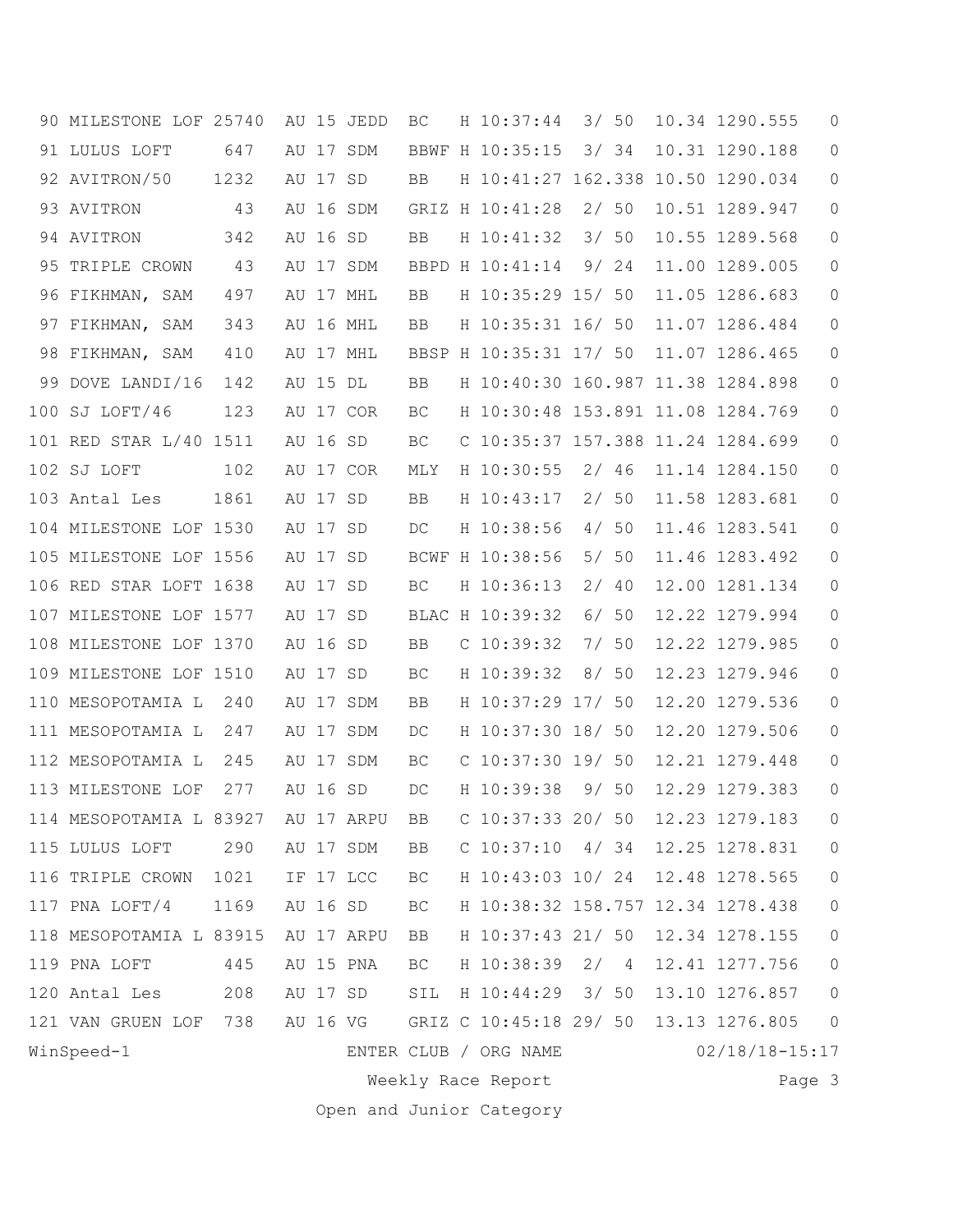| POS NAME<br>BAND NUMBER                                                       |                   |          |          |            | CLR       | X ARRIVAL MILES                                |      | TOWIN | YPM            | PT             |
|-------------------------------------------------------------------------------|-------------------|----------|----------|------------|-----------|------------------------------------------------|------|-------|----------------|----------------|
| 122 VAN GRUEN LOF 28                                                          |                   |          |          | AU 17 SDM  | <b>BB</b> | $C$ 10:45:19 30/ 50                            |      |       | 13.15 1276.701 | $\overline{0}$ |
| 123 KURD LOFT                                                                 | 597               |          |          |            |           | AU 16 SD DCSP H 10:38:35 9/ 50                 |      |       | 12.53 1276.459 | $\circ$        |
| 124 FIKHMAN, SAM 356                                                          |                   |          |          | AU 16 MHL  |           | BCSP H 10:37:15 18/ 50                         |      |       | 12.50 1276.250 | 0              |
| 125 Antal Les                                                                 | 231               |          |          | AU 17 SD   | SIL       | H 10:44:36 4/ 50                               |      |       | 13.17 1276.175 | $\overline{0}$ |
| 126 VAN GRUEN LOF                                                             | 700               |          | AU 15 SD |            | <b>BC</b> | $C$ 10:45:27 31/ 50                            |      |       | 13.23 1275.927 | $\circ$        |
| 127 DOVE LANDING                                                              | 969               |          | AU 13 SD |            | BB        | H 10:42:04 2/ 16                               |      |       | 13.11 1275.891 | $\circ$        |
| 128 VAN GRUEN LOF 1756                                                        |                   | AU 17 VG |          |            | BB        | $C$ 10:45:29 32/ 50                            |      |       | 13.25 1275.700 | $\circ$        |
| 129 SJ LOFT<br>73                                                             |                   |          |          | AU 15 COR  | WHT       | H 10:32:23 3/ 46                               |      |       | 12.43 1275.192 | $\circ$        |
| 378<br>130 AVITRON                                                            |                   |          | AU 17 SD |            | BB        | H 10:44:17 4/ 50                               |      |       | 13.40 1273.815 | $\circ$        |
| 131 AVITRON                                                                   | 554               |          | AU 16 SD |            |           | BBWF H 10:44:19 5/ 50                          |      |       | 13.42 1273.588 | $\circ$        |
| 132 FIKHMAN, SAM 427                                                          |                   |          |          | AU 17 MHL  | ВC        | H 10:37:44 19/ 50                              |      |       | 13.20 1273.397 | $\circ$        |
| 133 CANO, TOM 84                                                              |                   |          |          | AU 16 BORG | BB        | $C$ 10:39:26 4/42                              |      |       | 13.41 1271.790 | $\circ$        |
| 134 CANO, TOM                                                                 | 721               |          | AU 17 SD |            | BB        | H 10:39:27 5/ 42                               |      |       | 13.43 1271.635 | $\circ$        |
| 135 KURD LOFT                                                                 | 815               |          | AU 15 SD |            | BB        | H 10:39:25 10/ 50                              |      |       | 13.43 1271.621 | $\circ$        |
| 136 KURD LOFT                                                                 | 29                |          | AU 16 SD |            | BB        | H 10:39:26 11/ 50                              |      |       | 13.44 1271.514 | $\circ$        |
| 137 KURD LOFT                                                                 | 843               |          |          |            |           | AU 15 SD BBWF H 10:39:27 12/ 50                |      |       | 13.45 1271.427 | $\circ$        |
| 138 ANTONIO, GERA 1821 AU 17 SD                                               |                   |          |          |            |           | PIED H 10:32:20 3/ 24 13.18 1271.426           |      |       |                | $\overline{0}$ |
| ------------------------------- Above are 20 percent ------------------------ |                   |          |          |            |           |                                                |      |       |                |                |
| 139 CANO, TOM 430                                                             |                   |          |          | AU 09 SD   |           | BBWF C 10:39:30 6/ 42 13.46 1271.355           |      |       |                | $\circ$        |
| 140 KURD LOFT                                                                 | 215               |          |          | AU 17 SDM  |           | DC C 10:39:28 13/ 50 13.46 1271.331            |      |       |                | $\circ$        |
| 141 KURD LOFT                                                                 | 731               |          |          | AU 15 SD   |           | BB H 10:39:28 14/ 50 13.46 1271.331            |      |       |                | $\overline{0}$ |
| 142 KURD LOFT                                                                 | 50                |          |          | AU 17 SDM  |           | DCSP H 10:39:29 15/ 50                         |      |       | 13.47 1271.225 | $\circ$        |
| 143 KURD LOFT                                                                 | 78                |          |          |            |           | AU 16 SD BBWT H 10:39:29 16/ 50 13.47 1271.225 |      |       |                | $\circ$        |
| 144 KURD LOFT                                                                 | 102276 AU 16 ARPU |          |          |            | BB        | H 10:39:30 17/ 50                              |      |       | 13.48 1271.138 | $\overline{0}$ |
| 145 KURD LOFT                                                                 | 10454             |          |          | AU 16 ARPU | BB        | H 10:39:31 18/ 50                              |      |       | 13.49 1271.032 | $\circ$        |
| 146 KURD LOFT                                                                 | 210               |          |          | AU 17 SDM  | BB        | H 10:39:32 19/ 50                              |      |       | 13.50 1270.935 | $\mathsf{O}$   |
| 147 CANO, TOM                                                                 | 783               |          | AU 17 SD |            | BB        | H 10:39:35                                     | 7/42 |       | 13.50 1270.921 | $\mathbb O$    |
| 148 KURD LOFT                                                                 | 102273 AU 16 ARPU |          |          |            | BB        | H 10:39:33 20/ 50                              |      |       | 13.52 1270.781 | $\circ$        |
| 149 KURD LOFT                                                                 | 721               |          | AU 15 SD |            | PEN       | H 10:39:36 21/ 50                              |      |       | 13.55 1270.501 | $\circ$        |
| 150 KURD LOFT                                                                 | 592               |          | AU 16 SD |            | ВC        | H 10:39:37 22/ 50                              |      |       | 13.55 1270.453 | $\circ$        |
| 151 KURD LOFT                                                                 | 793               |          | AU 15 SD |            | BB        | H 10:39:39 23/ 50                              |      |       | 13.57 1270.270 | $\circ$        |
| 152 KURD LOFT                                                                 | 1997              |          | AU 15 SD |            | BB        | H 10:39:39 24/ 50                              |      |       | 13.57 1270.270 | $\circ$        |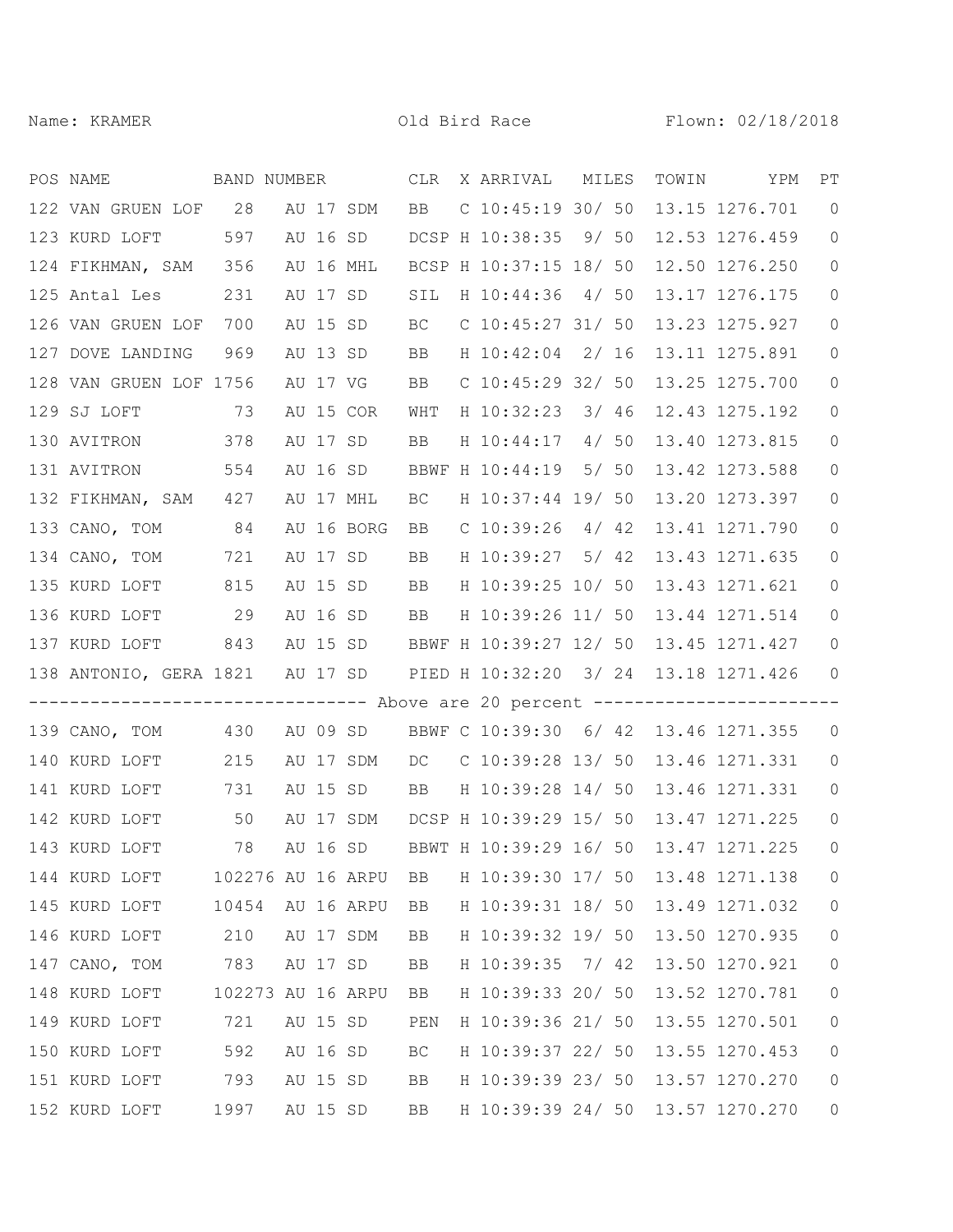| 153 MILESTONE LOF 1467  |      | AU 16 SD |            | DC  | $C$ 10:41:16 10/ 50               |       |        | 14.06 1269.997     | $\circ$        |
|-------------------------|------|----------|------------|-----|-----------------------------------|-------|--------|--------------------|----------------|
| 154 MILESTONE LOF       | 139  |          | AU 17 SDM  | BB  | H 10:41:17 11/ 50                 |       |        | 14.07 1269.873     | $\circ$        |
| 155 MILESTONE LOF 1367  |      | AU 16 SD |            | BB  | H 10:41:27 12/ 50                 |       |        | 14.18 1268.888     | $\circ$        |
| 156 Antal Les           | 1858 | AU 17 SD |            | BB  | $C$ 10:45:57                      | 5/50  |        | 14.38 1268.616     | 0              |
| 157 VAN GRUEN LOF 1818  |      | AU 17 VG |            | BB  | $C$ 10:46:46 33/ 50               |       |        | 14.42 1268.491     | $\circ$        |
| 158 VAN GRUEN LOF       | 18   |          | AU 17 SDM  | BB  | H 10:46:55 34/ 50                 |       |        | 14.50 1267.717     | $\circ$        |
| 159 SJ LOFT             | 113  |          | AU 17 COR  | SIL | $C$ 10:33:42                      | 4/46  |        | 14.02 1267.346     | 0              |
| 160 VAN GRUEN LOF       | 27   |          | AU 17 SDM  |     | SLSP H 10:47:04 35/ 50            |       |        | 15.00 1266.806     | 0              |
| 161 MESOPOTAMIA L 40678 |      | AU 17 AA |            | BB  | H 10:39:43 22/ 50                 |       |        | 14.34 1266.521     | $\circ$        |
| 162 VAN GRUEN LOF 1591  |      | AU 15 VG |            |     | BBSP H 10:47:12 36/ 50            |       |        | 15.07 1266.136     | $\circ$        |
| 163 MESOPOTAMIA L       | 239  |          | AU 17 SDM  | BC  | H 10:39:48 23/ 50                 |       |        | 14.38 1266.098     | $\circ$        |
| 164 MESOPOTAMIA L 83913 |      |          | AU 17 ARPU | BB  | H 10:39:49 24/ 50                 |       |        | 14.39 1266.002     | $\mathbf 0$    |
| 165 Antal Les           | 240  | AU 17 SD |            | BB  | $C$ 10:46:28                      | 6/50  |        | 15.09 1265.712     | $\circ$        |
| 166 Antal Les           | 228  | AU 17 SD |            |     | BCWF C 10:46:29                   | 7/50  |        | 15.10 1265.619     | $\circ$        |
| 167 Antal Les           | 1739 | AU 16 SD |            | BB  | H 10:46:29                        | 8/50  |        | 15.10 1265.610     | 0              |
| 168 Antal Les           | 1900 | AU 17 SD |            | BB  | H 10:46:30                        | 9/50  |        | 15.11 1265.479     | $\circ$        |
| 169 Antal Les           | 1887 | AU 17 SD |            | BB  | $C$ 10:46:32 10/ 50               |       |        | 15.13 1265.349     | 0              |
| 170 FIKHMAN, SAM        | 476  |          | AU 17 MHL  | BC  | H 10:39:09 20/ 50                 |       |        | 14.45 1265.108     | $\circ$        |
| 171 CANO, TOM           | 784  | AU 17 SD |            | BB  | H 10:40:36                        | 8/ 42 |        | 14.52 1265.035     | 0              |
| 172 DOVE LANDING        | 1413 | AU 12 SD |            | CHK | H 10:43:59                        | 3/16  |        | 15.06 1264.945     | $\circ$        |
| 173 FIKHMAN, SAM        | 460  |          | AU 17 MHL  | BC. | H 10:39:16 21/ 50                 |       |        | 14.52 1264.483     | 0              |
| 174 FIKHMAN, SAM        | 1399 | AU 14 SD |            |     | BBSP H 10:39:16 22/ 50            |       |        | 14.52 1264.483     | $\circ$        |
| 175 FIKHMAN, SAM        | 390  | AU 17 SD |            | BB  | H 10:39:17 23/ 50                 |       |        | 14.53 1264.406     | $\circ$        |
| 176 FIKHMAN, SAM        | 326  |          | AU 17 MHL  |     | BBSP H 10:39:17 24/ 50            |       |        | 14.53 1264.396     | $\overline{0}$ |
| 177 FIKHMAN, SAM        | 306  |          | AU 17 MHL  | ВC  | H 10:39:18 25/ 50                 |       |        | 14.53 1264.310     | 0              |
| 178 GARVER, MI/20 1111  |      | AU 17 SD |            | BB  | C 10:36:36 155.591 14.44 1264.178 |       |        |                    | $\mathbb O$    |
| 179 FIKHMAN, SAM        | 341  |          | AU 17 MHL  |     | BBSP H 10:39:21 26/ 50            |       |        | 14.56 1264.031     | $\circledcirc$ |
| 180 FIKHMAN, SAM        | 5234 |          | AU 15 HP   |     | BBWF H 10:39:21 27/ 50            |       |        | 14.56 1264.022     | $\circledcirc$ |
| 181 LULUS LOFT          | 88   |          | AU 17 SDM  |     | BCWF H 10:39:49 5/ 34             |       |        | 15.05 1263.347     | $\circledcirc$ |
| 182 AVITRON             | 343  | AU 16 SD |            | BB  | H 10:46:09                        |       | $6/50$ | 15.32 1263.227     | $\circ$        |
| WinSpeed-1              |      |          |            |     | ENTER CLUB / ORG NAME             |       |        | $02/18/18 - 15:17$ |                |
|                         |      |          |            |     | Weekly Race Report                |       |        |                    | Page 4         |
|                         |      |          |            |     | Open and Junior Category          |       |        |                    |                |
| Name: KRAMER            |      |          |            |     | Old Bird Race                     |       |        | Flown: 02/18/2018  |                |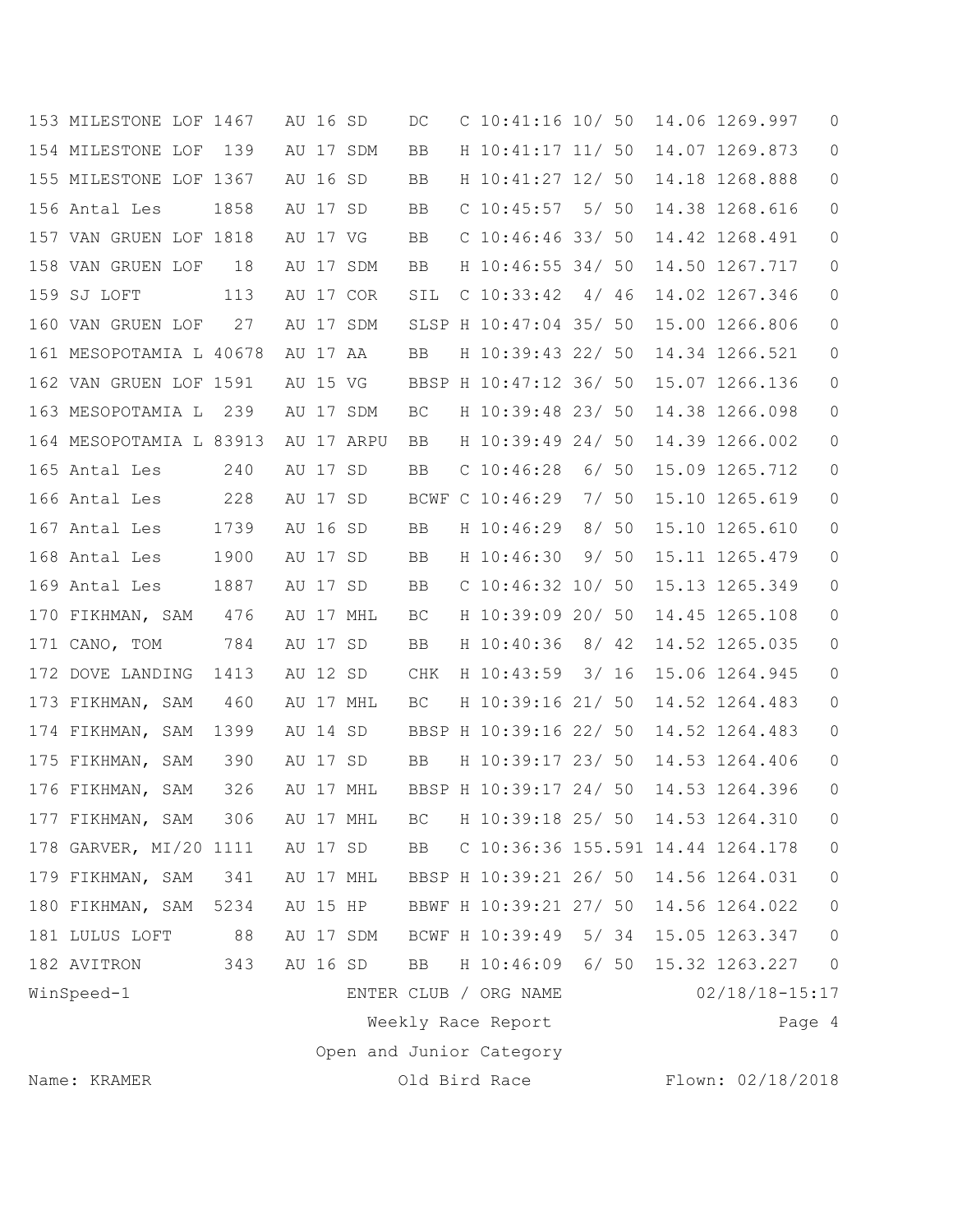|     | POS NAME                |       | BAND NUMBER |            | CLR       | X ARRIVAL              | MILES |      | TOWIN | YPM            | PT             |
|-----|-------------------------|-------|-------------|------------|-----------|------------------------|-------|------|-------|----------------|----------------|
|     | 183 AVITRON             | 1934  | AU 15 SD    |            | <b>BB</b> | H 10:46:12             | 7/50  |      |       | 15.35 1262.957 | $\overline{0}$ |
|     | 184 SKY CHARGERS        | 51    |             | AU 17 COR  | BB        | H 10:48:34             | 5/50  |      |       | 15.47 1262.802 | 0              |
|     | 185 AVITRON             | 1248  | AU 17 SD    |            | BB        | $C$ 10:46:15           | 8/50  |      |       | 15.38 1262.687 | $\circ$        |
|     | 186 SKY CHARGERS        | 579   |             | AU 16 COR  | BB        | H 10:48:37             |       | 6/50 |       | 15.49 1262.535 | $\circ$        |
|     | 187 TRIPLE CROWN        | 2960  |             | AU 17 COM  | BB        | H 10:46:05 11/ 24      |       |      |       | 15.51 1261.364 | $\circ$        |
|     | 188 FIKHMAN, SAM        | 317   |             | AU 17 MHL  | BC        | H 10:39:52 28/ 50      |       |      |       | 15.28 1261.042 | 0              |
|     | 189 KURD LOFT           | 876   | AU 15 SD    |            | BB        | H 10:41:21 25/ 50      |       |      |       | 15.39 1260.514 | 0              |
| 190 | SJ LOFT                 | 154   |             | AU 17 COR  | BB        | H 10:34:52             | 5/46  |      |       | 15.12 1260.465 | $\circ$        |
|     | 191 DOVE LANDING        | 126   | AU 15 DL    |            | BB        | H 10:44:50             | 4/16  |      |       | 15.57 1260.163 | $\circ$        |
|     | 192 KURD LOFT           | 56    | AU 16 SD    |            | BB        | H 10:41:25 26/ 50      |       |      |       | 15.43 1260.134 | $\circ$        |
|     | 193 KURD LOFT           | 203   |             | AU 17 SDM  |           | BBSP H 10:41:25 27/ 50 |       |      |       | 15.44 1260.077 | $\circ$        |
|     | 194 SJ LOFT             | 1201  | AU 17 SD    |            | WHT       | $C$ 10:34:59           | 6/46  |      |       | 15.19 1259.830 | $\circ$        |
|     | 195 SJ LOFT             | 135   |             | AU 17 COR  | BB        | H 10:35:00             |       | 7/96 |       | 15.20 1259.683 | $\circ$        |
|     | 196 SJ LOFT             | 142   |             | AU 17 COR  | BB        | H 10:35:03             | 8/46  |      |       | 15.23 1259.390 | $\overline{0}$ |
|     | 197 KURD LOFT           | 743   | AU 15 SD    |            | BB        | H 10:41:33 28/ 50      |       |      |       | 15.51 1259.376 | 0              |
| 198 | ANTONIO, GERA 1803      |       | AU 17 SD    |            |           | SLAT C 10:34:28        | 4/24  |      |       | 15.26 1258.799 | $\circ$        |
| 199 | ANTONIO, GERA 1850      |       | AU 17       | SD         | <b>BB</b> | H 10:34:29             | 5/24  |      |       | 15.27 1258.662 | $\circ$        |
|     | 200 KURD LOFT           | 70    | AU 16 SD    |            |           | BBSP H 10:41:51 29/ 50 |       |      |       | 16.10 1257.626 | $\circ$        |
|     | 201 KURD LOFT           | 269   |             | AU 16 SDM  |           | BBSP H 10:41:54 30/ 50 |       |      |       | 16.12 1257.390 | $\circ$        |
|     | 202 KURD LOFT           | 217   |             | AU 17 SDM  | DC        | $C$ 10:41:55 31/ 50    |       |      |       | 16.13 1257.295 | 0              |
|     | 203 AVITRON             | 1202  | AU 17 SD    |            | WHT       | H 10:47:14             | 9/50  |      |       | 16.37 1257.279 | $\circ$        |
|     | 204 MESOPOTAMIA L 5397  |       |             | AU 17 VITA | DC        | H 10:41:21 25/ 50      |       |      |       | 16.12 1257.176 | 0              |
|     | 205 KURD LOFT           | 25790 |             | AU 15 JEDD | BB        | $C$ 10:41:58 32/ 50    |       |      |       | 16.16 1257.012 | $\overline{0}$ |
|     | 206 SKY CHARGERS        | 95    |             | AU 17 COR  | BC        | $C$ 10:49:38           | 7/ 50 |      |       | 16.50 1256.946 | $\circ$        |
|     | 207 MESOPOTAMIA L 40681 |       |             | AU 17 AA   | BC        | H 10:41:30 26/ 50      |       |      |       | 16.21 1256.343 | $\circ$        |
|     | 208 SKY CHARGERS 38250  |       |             | AU 16 JEDD | SIL       | H 10:49:50 8/ 50       |       |      |       | 17.02 1255.861 | $\circ$        |
|     | 209 SKY CHARGERS        | 587   |             | AU 16 COR  |           | DCSP C 10:49:52 9/ 50  |       |      |       | 17.05 1255.661 | $\circ$        |
|     | 210 TRIPLE CROWN        | 288   |             | AU 17 PAL  |           | BBWF H 10:47:22 12/ 24 |       |      |       | 17.07 1254.282 | $\circ$        |
|     | 211 TRIPLE CROWN        | 9048  |             | AU 17 BON  | BB        | H 10:47:24 13/ 24      |       |      |       | 17.09 1254.089 | $\circ$        |
|     | 212 MILESTONE LOF       | 187   |             | AU 17 SDM  | BB        | $C$ 10:44:19 13/ 50    |       |      |       | 17.10 1252.656 | $\circ$        |
|     | 213 FIKHMAN, SAM        | 428   |             | AU 17 MHL  | BC.       | H 10:41:23 29/ 50      |       |      |       | 16.59 1252.356 | $\circ$        |
|     | 214 AVITRON             | 338   | AU 16 SD    |            | DC        | H 10:48:10 10/ 50      |       |      |       | 17.33 1252.090 | $\overline{0}$ |
|     | 215 MILESTONE LOF       | 271   | AU 16 SD    |            | BB        | H 10:44:27 14/ 50      |       |      |       | 17.17 1251.986 | $\circ$        |
|     | 216 FIKHMAN, SAM        | 315   |             | AU 17 MHL  |           | BBWF H 10:41:28 30/ 50 |       |      |       | 17.04 1251.903 | $\circ$        |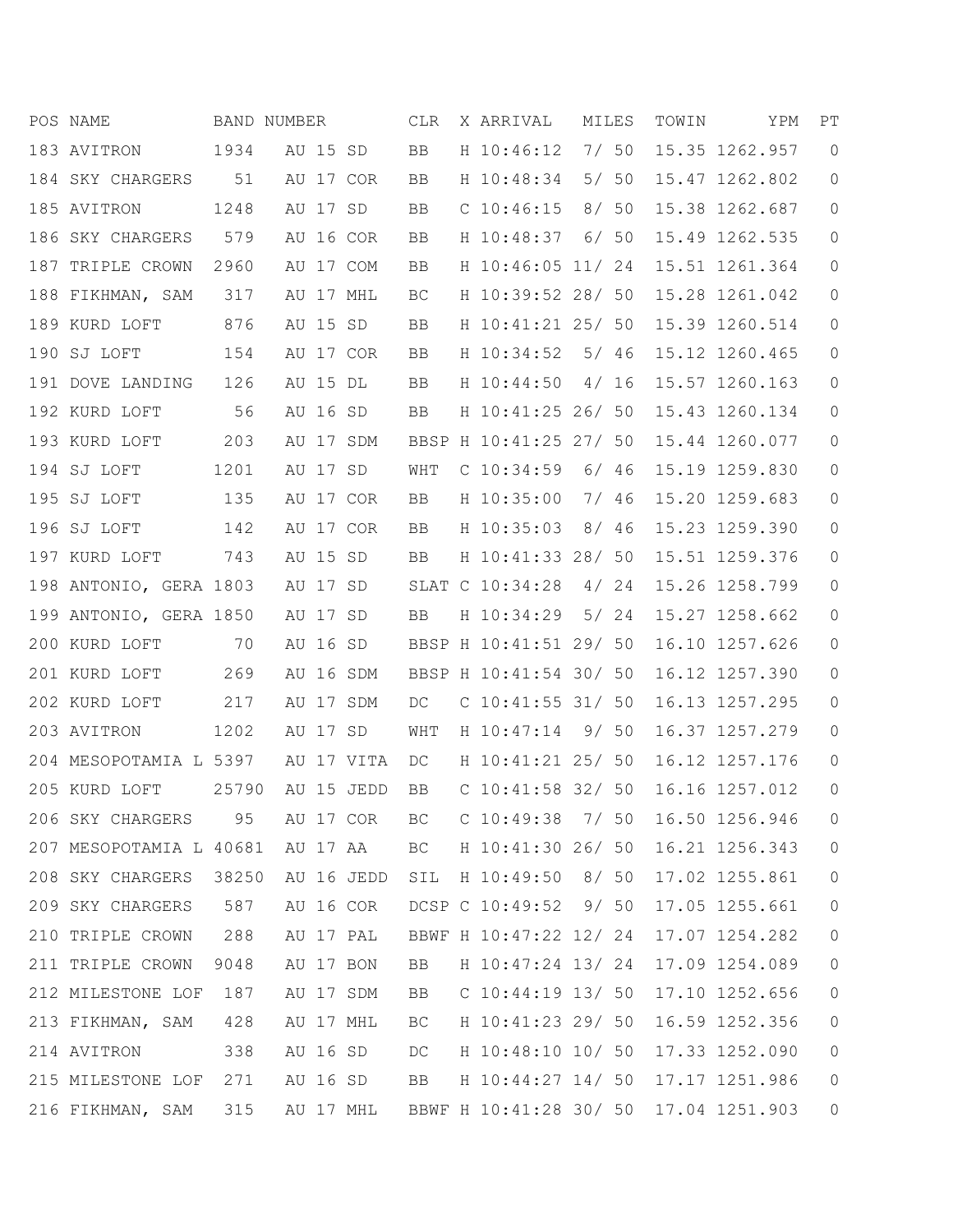| 217 DOVE LANDING        | 1438  | AU 12 SD    |            | CHK       | H 10:46:20               |      | 5/16  |       | 17.27 1251.849     | 0                          |
|-------------------------|-------|-------------|------------|-----------|--------------------------|------|-------|-------|--------------------|----------------------------|
| 218 AVITRON             | 1704  | AU 14 SD    |            | BC        | $C$ 10:48:19 11/ 50      |      |       |       | 17.42 1251.295     | $\mathbf{0}$               |
| 219 SJ LOFT             | 31283 |             | AU 14 ARPU |           | BCSP C 10:36:27          | 9746 |       |       | 16.47 1251.245     | 0                          |
| 220 VAN GRUEN LOF 1795  |       | AU 17 VG    |            |           | BBSP C 10:49:56 37/ 50   |      |       |       | 17.52 1251.040     | 0                          |
| 221 MILESTONE LOF 25719 |       |             | AU 15 JEDD | BC        | $C$ 10:44:42 15/ 50      |      |       |       | 17.33 1250.537     | 0                          |
| 222 MESOPOTAMIA L       | 243   | AU 17 SDM   |            | BB        | H 10:42:33 27/ 50        |      |       |       | 17.23 1250.426     | $\circ$                    |
| 223 MESOPOTAMIA L 5399  |       |             | AU 17 VITA | DC        | H 10:42:39 28/ 50        |      |       |       | 17.30 1249.845     | 0                          |
| 224 LULUS LOFT          | 619   | AU 17 SD    |            | BB        | H 10:42:13               |      | 6/34  |       | 17.29 1249.741     | 0                          |
| 225 MESOPOTAMIA L       | 394   |             | AU 17 MESO | BC        | $C$ 10:42:44 29/ 50      |      |       |       | 17.35 1249.368     | 0                          |
| 226 MESOPOTAMIA L 5349  |       |             | AU 17 VITA | DC        | $C$ 10:42:45 30/ 50      |      |       |       | 17.35 1249.331     | 0                          |
| SKY CHARGERS<br>227     | 477   | AU 15 COR   |            | SIL       | H 10:51:03 10/ 50        |      |       |       | 18.16 1249.221     | $\circ$                    |
| 228 RED STAR LOFT 1608  |       | AU 17 SD    |            | BB        | H 10:41:45               | 3/40 |       |       | 17.33 1249.091     | 0                          |
| 229 RED STAR LOFT 1651  |       | AU 17 SD    |            | BС        | H 10:41:47               |      | 4/40  |       | 17.34 1248.941     | $\circ$                    |
| 230 TRIPLE CROWN        | 753   |             | AU 17 JEDD |           | SMBB H 10:48:20 14/ 24   |      |       |       | 18.06 1248.927     | 0                          |
| 231 RED STAR LOFT 1539  |       | AU 16 SD    |            | BС        | H 10:41:49               |      | 5/40  |       | 17.36 1248.762     | $\circ$                    |
| 232 TRIPLE CROWN        | 40    | AU 17 SDM   |            |           | BBSP H 10:48:23 15/ 24   |      |       |       | 18.08 1248.717     | 0                          |
| 233<br>TRIPLE CROWN     | 169   | AU 17 JHS   |            | BB        | H 10:48:26 16/ 24        |      |       |       | 18.11 1248.453     | 0                          |
| 234 RED STAR LOFT 1503  |       | AU 16       | SD         | BC        | $C$ 10:41:53             | 6/40 |       |       | 17.40 1248.378     | 0                          |
| 235 Antal Les           | 1874  | AU 17 SD    |            | BB        | $C$ 10:49:48 11/50       |      |       |       | 18.29 1247.353     | 0                          |
| 236 Antal Les           | 1885  | AU 17       | SD         | BB        | C $10:49:48$ $12/50$     |      |       |       | 18.29 1247.280     | $\circ$                    |
| 237 Antal Les           | 1860  | AU 17 SD    |            | BB        | H 10:49:49 13/ 50        |      |       |       | 18.30 1247.262     | 0                          |
| 238 Antal Les           | 1872  | AU 17 SD    |            |           | BBWF C 10:49:50 14/ 50   |      |       |       | 18.31 1247.172     | 0                          |
| 239 Antal Les           | 1396  | AU 16 SD    |            | BB        | H 10:49:51 15/ 50        |      |       |       | 18.32 1247.081     | 0                          |
| 240 AVITRON             | 1245  | AU 17 SD    |            |           | GRIZ C 10:49:13 12/ 50   |      |       |       | 18.36 1246.337     | 0                          |
| 241 ANTONIO, GERA       | 237   | AU 15 SD    |            | BB        | $C$ 10:36:37 6/24        |      |       |       | 17.35 1246.277     | 0                          |
| 242 AVITRON             | 33    | AU 16 SDM   |            | DC        | H 10:49:14 13/ 50        |      |       |       | 18.37 1246.246     | $\mathbb O$                |
| 243 FIKHMAN, SAM        | 342   | AU 16 MHL   |            |           | BC H 10:42:32 31/ 50     |      |       |       | 18.08 1245.884     | $\mathbb O$                |
| 244 FIKHMAN, SAM        | 132   | AU 15 SD    |            | BB        | H 10:42:32 32/ 50        |      |       |       | 18.08 1245.865     | $\circledcirc$             |
| WinSpeed-1              |       |             |            |           | ENTER CLUB / ORG NAME    |      |       |       | $02/18/18 - 15:17$ |                            |
|                         |       |             |            |           | Weekly Race Report       |      |       |       |                    | Page 5                     |
|                         |       |             |            |           | Open and Junior Category |      |       |       |                    |                            |
| Name: KRAMER            |       |             |            |           | Old Bird Race            |      |       |       | Flown: 02/18/2018  |                            |
|                         |       |             |            |           |                          |      |       |       |                    |                            |
| POS NAME                |       | BAND NUMBER |            | CLR       | X ARRIVAL                |      | MILES | TOWIN | YPM                | $\mathop{\rm PT}\nolimits$ |
| 245 ANTONIO, GERA 1835  |       | AU 17 SD    |            | <b>BB</b> | H 10:36:43 7/ 24         |      |       |       | 17.41 1245.769     | $\overline{0}$             |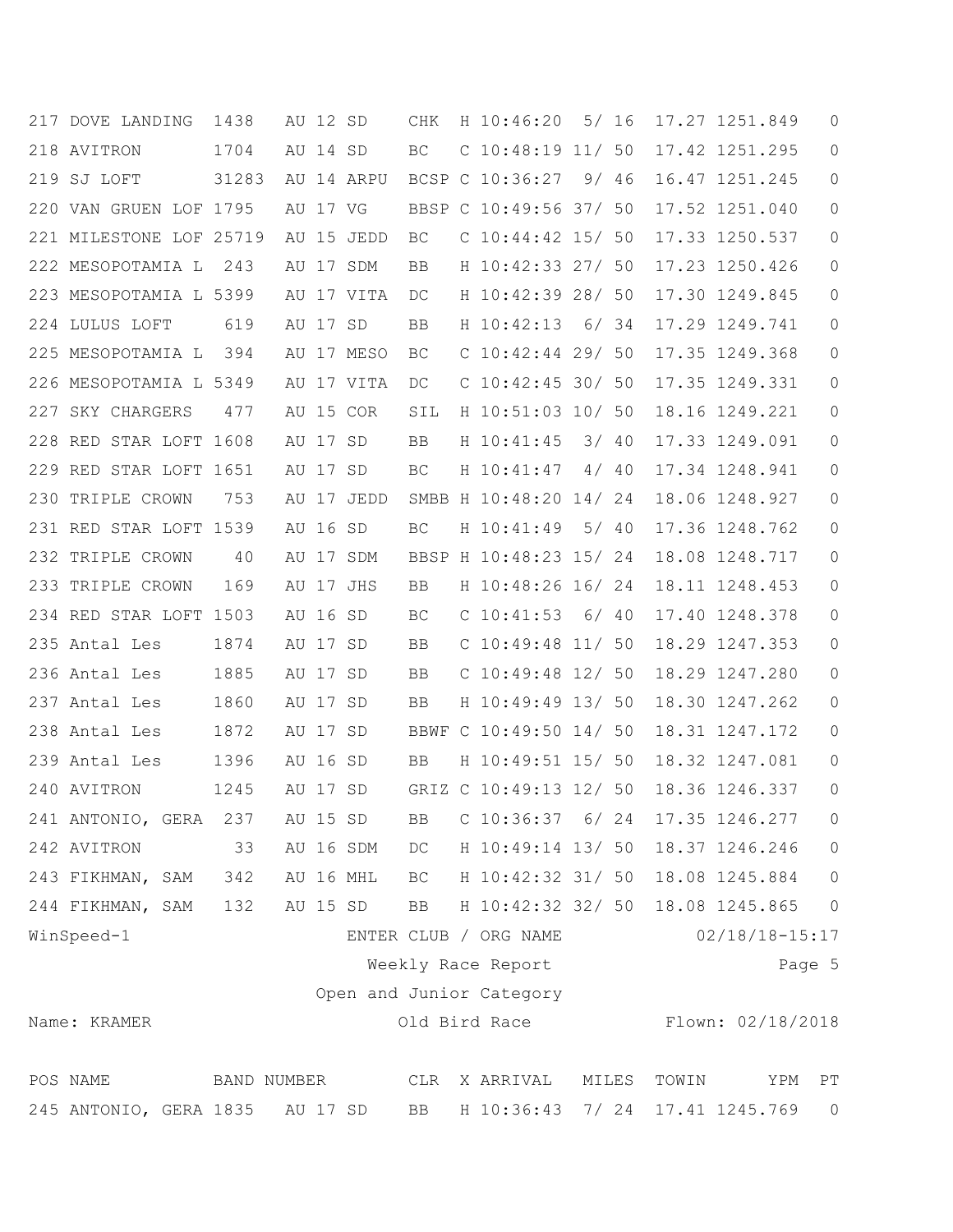| 246 SJ LOFT                        | 1                 |          |          | AU 16 COR  | BB  | H 10:37:27 10/ 46      |  | 17.47 1245.491 | $\theta$ |
|------------------------------------|-------------------|----------|----------|------------|-----|------------------------|--|----------------|----------|
| 247 AVITRON                        | 1282              | AU 17 SD |          |            |     | BBWF H 10:49:25 14/ 50 |  | 18.48 1245.233 | 0        |
| 248 B.S. LOFT II                   | 862               |          | AU 17 SD |            |     | DCWF H 10:38:07 2/ 22  |  | 18.02 1244.261 | 0        |
| 249 CANO, TOM                      | 898               |          | AU 04 SD |            | BC  | H 10:44:17 9/ 42       |  | 18.33 1244.260 | 0        |
| 250 VAN GRUEN LOF                  | 767               |          | AU 16 VG |            | BC. | H 10:51:17 38/ 50      |  | 19.13 1243.720 | 0        |
| 251 CANO, TOM                      | 1644              |          | AU 16 SD |            | GRZ | C $10:44:24$ $10/42$   |  | 18.40 1243.595 | 0        |
| 252 AVITRON                        | 1224              |          | AU 17 SD |            |     | GRIZ C 10:49:45 15/ 50 |  | 19.08 1243.435 | 0        |
| 253 CANO, TOM                      | 1300              | AU 15 SD |          |            | BB  | H 10:44:27 11/ 42      |  | 18.43 1243.318 | 0        |
| 254 Antal Les                      | 1889              | AU 17 SD |          |            |     | BBWF H 10:50:34 16/ 50 |  | 19.15 1243.196 | 0        |
| 255 FIKHMAN, SAM                   | 426               |          |          | AU 17 MHL  | BC  | C $10:43:04$ 33/ 50    |  | 18.39 1242.970 | 0        |
| 256 ANTONIO, GERA                  | 735               |          | AU 16 SD |            | BB  | $C$ 10:37:12 8/24      |  | 18.10 1242.958 | 0        |
| 257 FIKHMAN, SAM                   | 442               |          |          | AU 17 MHL  | ВC  | $C$ 10:43:08 34/ 50    |  | 18.44 1242.553 | 0        |
| 258 FIKHMAN, SAM                   | 329               |          |          | AU 16 MHL  |     | BBWF C 10:43:11 35/ 50 |  | 18.47 1242.293 | 0        |
| 259 CANO, TOM                      | 712               |          | AU 17 SD |            | BB  | H 10:44:41 12/ 42      |  | 18.57 1242.027 | 0        |
| 260 CANO, TOM                      | 798               |          | AU 17 SD |            | BB  | C $10:44:42$ 13/42     |  | 18.58 1241.926 | 0        |
| 261 CANO, TOM                      | 878               |          | AU 04 SD |            | BC  | H 10:44:44 14/ 42      |  | 19.00 1241.751 | 0        |
| 262 CANO, TOM                      | 886               |          | AU 04 SD |            | BB  | H 10:44:45 15/ 42      |  | 19.00 1241.705 | 0        |
| 263 SJ LOFT                        | 86                |          |          | AU 15 COR  | BB  | H 10:38:17 11/ 46      |  | 18.37 1240.784 | 0        |
| 264 SJ LOFT                        | 108               |          |          | AU 17 COR  | BC. | H 10:38:20 12/ 46      |  | 18.40 1240.500 | 0        |
| 265 LULUS LOFT                     | 69                |          |          | AU 17 SDM  | BB  | H 10:43:53 7/ 34       |  | 19.08 1240.475 | 0        |
| 266 KURD LOFT                      | 102272 AU 16 ARPU |          |          |            |     | BBWF H 10:45:02 33/ 50 |  | 19.21 1239.799 | 0        |
| 267 KURD LOFT                      | 49                |          | AU 16 SD |            | BB  | H 10:45:05 34/ 50      |  | 19.23 1239.606 | 0        |
| 268 GARVER, MILO                   | 922               |          | AU 15 SD |            |     | DCSP C 10:40:55 2/ 20  |  | 19.02 1239.553 | 0        |
| 269 KURD LOFT                      | 211               |          |          | AU 17 SDM  | BB  | H 10:45:05 35/ 50      |  | 19.24 1239.524 | 0        |
| 270 KURD LOFT                      | 213               |          |          | AU 17 SDM  | DC. | H 10:45:05 36/ 50      |  | 19.24 1239.524 | $\theta$ |
| 271 LULUS LOFT                     | 630               |          |          | AU 17 SD   | BC  | H 10:44:04 8/34        |  | 19.20 1239.414 | 0        |
| 272 LULUS LOFT                     | 632               | AU 17 SD |          |            | BB  | $C$ 10:44:09 9/34      |  | 19.24 1238.999 | 0        |
| 273 KURD LOFT                      | 498               |          | AU 17 SD |            |     | BBWF H 10:45:14 37/ 50 |  | 19.33 1238.698 | 0        |
| 274 MESOPOTAMIA L 83907            |                   |          |          | AU 17 ARPU | BB  | H 10:44:45 31/ 50      |  | 19.36 1238.149 | 0        |
| 275 MESOPOTAMIA L 5377             |                   |          |          | AU 17 VITA | BB  | C $10:44:46$ 32/ 50    |  | 19.37 1238.085 | 0        |
| 276 Antal Les                      | 1727              |          | AU 16 SD |            | BC. | $C$ 10:51:48 17/ 50    |  | 20.29 1236.555 | 0        |
| 277 Antal Les                      | 1884              |          | AU 17 SD |            | SIL | $C$ 10:51:50 18/ 50    |  | 20.31 1236.413 | 0        |
| 278 AVITRON                        | 333               |          | AU 16 SD |            | BC  | H 10:51:08 16/ 50      |  | 20.31 1236.021 | 0        |
| 279 AVITRON                        | 1221              |          | AU 17 SD |            | BB  | $C$ 10:51:15 17/ 50    |  | 20.38 1235.406 | 0        |
| 280 MILESTONE LOF 25752 AU 15 JEDD |                   |          |          |            | BC  | $C$ 10:47:34 16/ 50    |  | 20.24 1234.813 | 0        |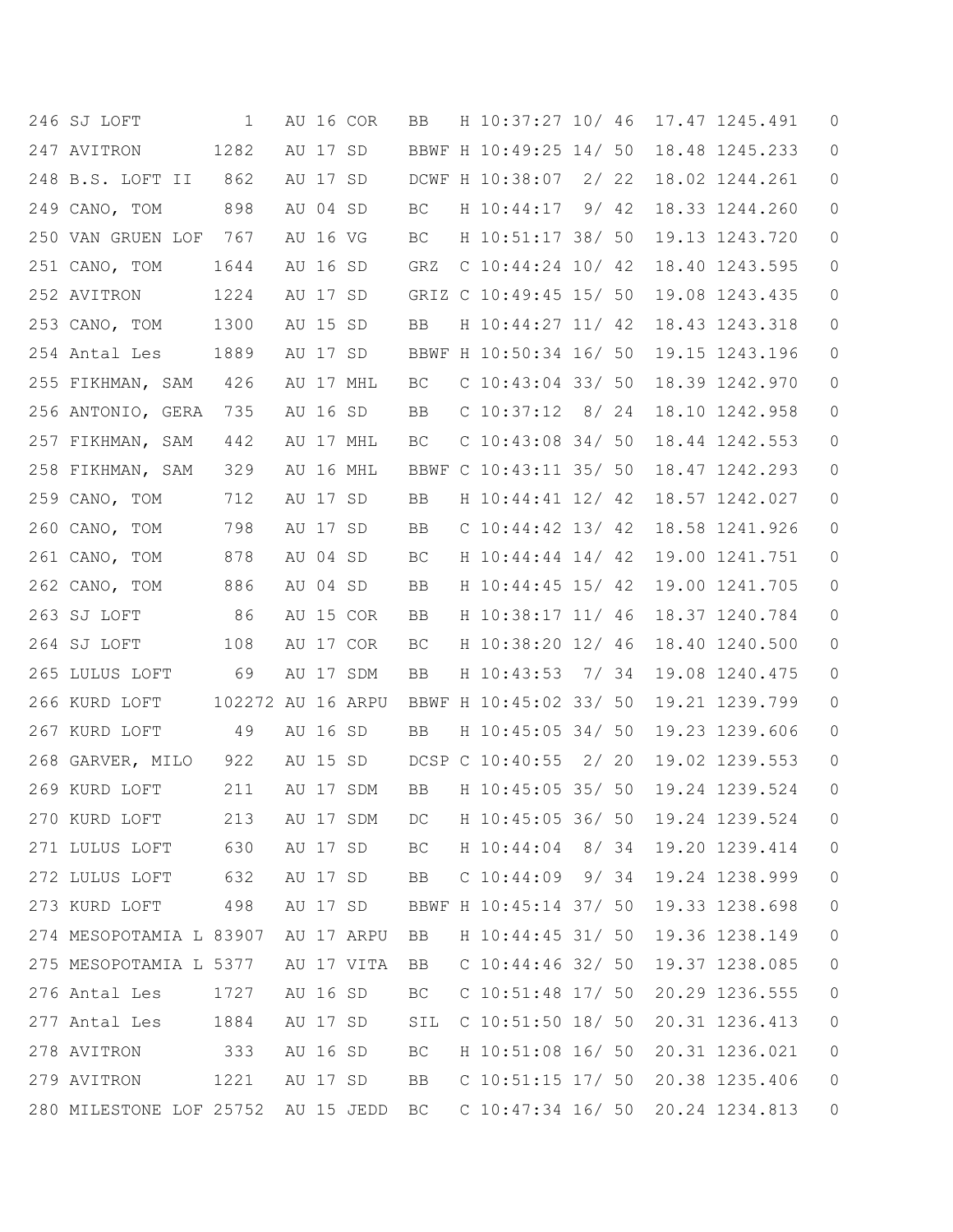|     | 281 AVITRON            | 1254              | AU 17 SD |            |     | GRIZ H 10:51:26 18/ 50   |       |       | 20.49 1234.383     | 0              |
|-----|------------------------|-------------------|----------|------------|-----|--------------------------|-------|-------|--------------------|----------------|
|     | 282 CANO, TOM          | 389               |          | AU 17 JEDD | DC  | H 10:46:05 16/ 42        |       |       | 20.20 1234.382     | $\circ$        |
|     | 283 AVITRON            | 1799              | AU 14 SD |            |     | GRIZ H 10:51:29 19/ 50   |       |       | 20.52 1234.196     | 0              |
|     | 284 AVITRON            | 556               | AU 16 SD |            |     | GRIZ H 10:51:30 20/ 50   |       |       | 20.53 1234.072     | $\circ$        |
|     | 285 DOVE LANDING       | 937               | AU 13 SD |            |     | BBCH H 10:49:37          | 6/ 16 |       | 20.45 1233.877     | $\circ$        |
|     | 286 AVITRON            | 391               | AU 16 SD |            |     | GRIZ H 10:51:35 21/ 50   |       |       | 20.58 1233.601     | $\circ$        |
|     | 287 FIKHMAN, SAM       | 92                | AU 15 SD |            | BB  | $C$ 10:44:47 36/ 50      |       |       | 20.23 1233.423     | $\circ$        |
|     | 288 KURD LOFT          | 506               | AU 17 SD |            | BB  | H 10:46:14 38/ 50        |       |       | 20.33 1233.260     | $\circ$        |
|     | 289 VAN GRUEN LOF      | 783               | AU 16 VG |            | BB  | $C$ 10:53:19 39/ 50      |       |       | 21.14 1232.952     | $\circ$        |
|     | 290 SJ LOFT            | 1950              | AU 15 SD |            | BB  | H 10:39:47 13/ 46        |       |       | 20.07 1232.269     | $\circ$        |
|     | 291 KURD LOFT          | 209               |          | AU 17 SDM  | BB  | H 10:46:31 39/ 50        |       |       | 20.50 1231.717     | $\circ$        |
|     | 292 KURD LOFT          | 102274 AU 16 ARPU |          |            | SLT | H 10:46:32 40/ 50        |       |       | 20.51 1231.590     | $\circ$        |
|     | 293 KURD LOFT          | 1145              | AU 16 SD |            | BB  | H 10:46:32 41/ 50        |       |       | 20.51 1231.590     | $\circ$        |
|     | 294 RED STAR LOFT 1625 |                   | AU 17 SD |            | BC  | H 10:45:00               | 7/ 40 |       | 20.48 1231.058     | 0              |
|     | 295 FIKHMAN, SAM       | 411               |          | AU 17 MHL  | BB  | C $10:45:13$ 37/ 50      |       |       | 20.49 1231.023     | 0              |
| 296 | FIKHMAN, SAM           | 118               |          | AU 17 SDM  | BC  | $C$ 10:45:16 38/ 50      |       |       | 20.52 1230.758     | $\circ$        |
|     | 297 RED STAR LOFT 1640 |                   | AU 17 SD |            | BC  | $C$ 10:45:04             | 8/40  |       | 20.51 1230.739     | $\circ$        |
|     | 298 AVITRON            | 1288              | AU 17 SD |            | BB  | H 10:52:19 22/ 50        |       |       | 21.42 1229.734     | $\circ$        |
|     | 299 MILESTONE LOF      | 429               | AU 15 SD |            | BB  | H 10:48:33 17/ 50        |       |       | 21.24 1229.465     | 0              |
|     | 300 MILESTONE LOF      | 176               | AU 16 GF |            | BB  | H 10:48:35 18/ 50        |       |       | 21.25 1229.348     | $\circ$        |
|     | 301 TRIPLE CROWN       | 177               |          | AU 17 OCF  | DC  | H 10:52:02 17/ 24        |       |       | 21.48 1229.021     | $\circ$        |
|     | 302 LULUS LOFT         | 699               |          | AU 17 SDM  | BB  | H 10:45:58 10/ 34        |       |       | 21.14 1228.975     | $\circ$        |
|     | 303 FIKHMAN, SAM       | 321               |          | AU 17 MHL  | BB  | H 10:45:36 39/ 50        |       |       | 21.12 1228.949     | 0              |
|     | 304 AVITRON            | 1242              | AU 17 SD |            | BB  | $C$ 10:52:28 23/ 50      |       |       | 21.51 1228.914     | 0              |
|     | 305 SJ LOFT            | 146               |          | AU 17 COR  | DC  | $C$ 10:40:24 14/ 46      |       |       | 20.44 1228.831     | $\circ$        |
|     | 306 Antal Les          | 773               |          | AU 12 COR  | BC  | H 10:53:17 19/ 50        |       |       | 21.58 1228.675     | $\circ$        |
|     | WinSpeed-1             |                   |          |            |     | ENTER CLUB / ORG NAME    |       |       | $02/18/18 - 15:17$ |                |
|     |                        |                   |          |            |     | Weekly Race Report       |       |       |                    | Page 6         |
|     |                        |                   |          |            |     | Open and Junior Category |       |       |                    |                |
|     | Name: KRAMER           |                   |          |            |     | Old Bird Race            |       |       | Flown: 02/18/2018  |                |
|     | POS NAME               | BAND NUMBER       |          |            | CLR | X ARRIVAL                | MILES | TOWIN | YPM                | PT             |
|     | 307 Antal Les          | 1864              | AU 17 SD |            | BB  | H 10:53:19 20/ 50        |       |       | 22.00 1228.508     | $\overline{0}$ |
|     | 308 MILESTONE LOF      | 370               | AU 17 SD |            | BC  | H 10:48:44 19/ 50        |       |       | 21.35 1228.471     | $\mathbb O$    |
|     | 309 LULUS LOFT         | 629               | AU 17 SD |            | BC  | H 10:46:14 11/ 34        |       |       | 21.30 1227.535     | $\circ$        |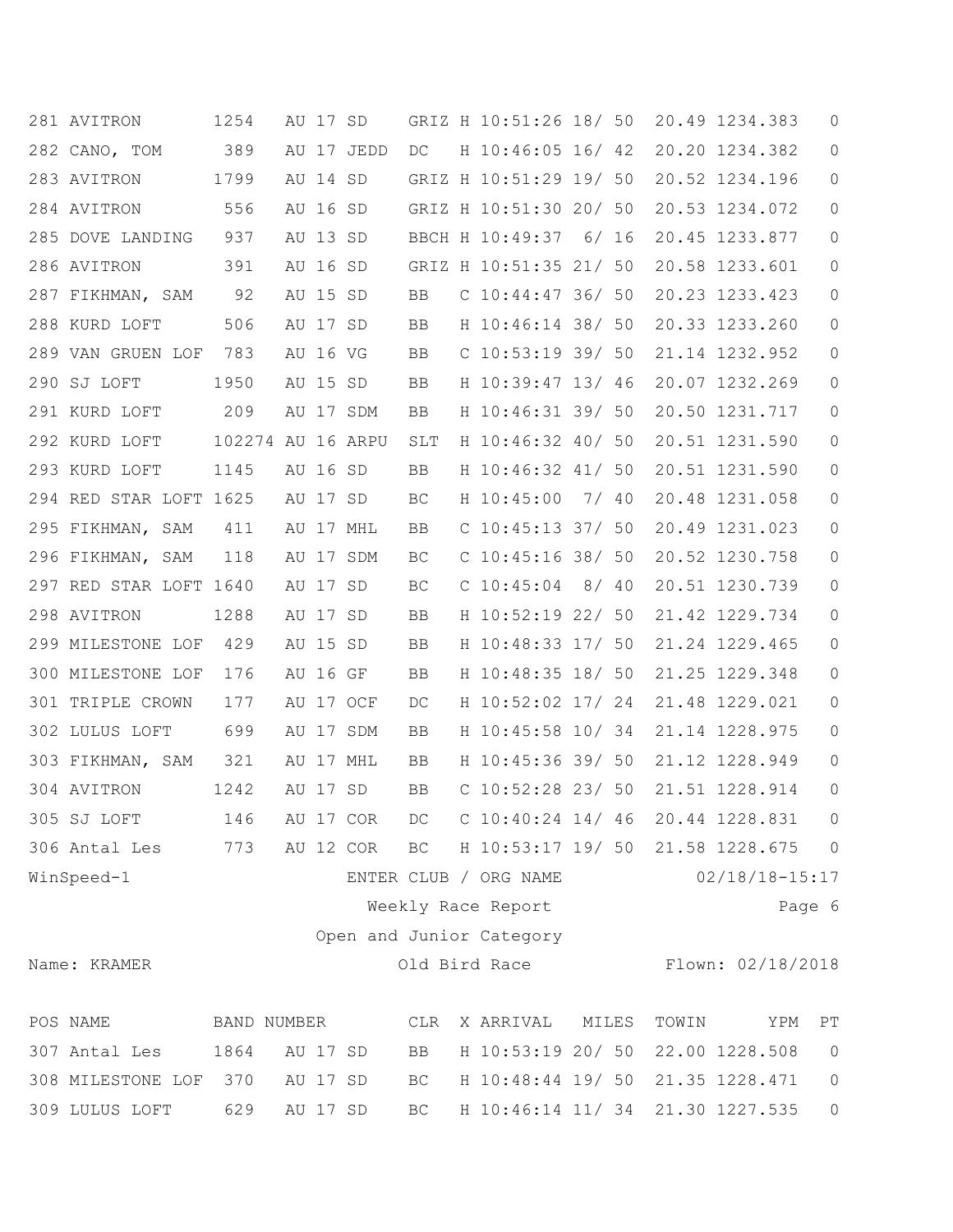|     | 310 ANTONIO, GERA                 | 750  | AU 16 SD |                | BB. | $C$ 10:39:58 9/24                     |      |  | 20.56 1227.316 | 0 |
|-----|-----------------------------------|------|----------|----------------|-----|---------------------------------------|------|--|----------------|---|
|     | 311 AVITRON                       | 363  | AU 16 SD |                |     | DCWF H 10:52:50 24/ 50                |      |  | 22.13 1227.032 | 0 |
|     | 312 SJ LOFT                       | 145  |          | AU 17 COR      | BC  | H 10:41:08 15/ 46                     |      |  | 21.28 1224.747 | 0 |
|     | 313 VAN GRUEN LOF                 | 394  |          | AU 17 SPO      |     | BBWF H 10:54:52 40/ 50                |      |  | 22.48 1224.737 | 0 |
|     | 314 SJ LOFT                       | 257  |          | AU 17 SDM      | BB  | H 10:41:09 16/ 46                     |      |  | 21.29 1224.664 | 0 |
|     | 315 RED STAR LOFT 1627            |      | AU 17 SD |                | BC  | $C$ 10:46:23 9/ 40                    |      |  | 22.11 1223.527 | 0 |
|     | 316 RED STAR LOFT 1616            |      | AU 17 SD |                | BB  | $C$ 10:46:31 10/ 40                   |      |  | 22.18 1222.861 | 0 |
|     | 317 GARVER, MILO                  | 856  | AU 14 SD |                | ВC  | H 10:44:01                            | 3/20 |  | 22.08 1222.381 | 0 |
| 318 | MILESTONE LOF                     | 885  | AU 16 SD |                |     | BBWF H 10:49:53 20/ 50                |      |  | 22.44 1222.326 | 0 |
|     | 319 RED STAR LOFT 1609            |      | AU 17 SD |                | ВC  | H 10:46:38 11/ 40                     |      |  | 22.25 1222.223 | 0 |
|     | 320 GARVER, MILO                  | 1117 | AU 17 SD |                | BB  | $C$ 10:44:14                          | 4/20 |  | 22.22 1221.146 | 0 |
|     | 321 SJ LOFT                       | 124  |          | AU 17 COR      | BС  | H 10:41:53 17/ 46                     |      |  | 22.13 1220.644 | 0 |
|     | 322 SJ LOFT                       | 2718 |          | AU 15 ARPU     | DK  | H 10:41:54 18/ 46                     |      |  | 22.14 1220.525 | 0 |
|     | 323 SJ LOFT                       | 138  |          | AU 17 COR      | BB  | H 10:41:55 19/ 46                     |      |  | 22.15 1220.424 | 0 |
|     | 324 KURD LOFT                     | 206  |          | AU 17 SDM      | BB  | H 10:48:37 42/ 50                     |      |  | 22.56 1220.403 | 0 |
|     | 325 KURD LOFT                     | 450  | AU 17 SD |                | DC  | H 10:48:38 43/ 50                     |      |  | 22.56 1220.350 | 0 |
|     | 326 SJ LOFT                       | 2714 |          | AU 15 ARPU     | BB  | H 10:41:57 20/ 46                     |      |  | 22.17 1220.250 | 0 |
|     | 327 B.S. LOFT II                  | 22   |          | AU 16 CORO     |     | BCWF H 10:42:26                       | 3/22 |  | 22.21 1220.133 | 0 |
|     | 328 B.S. LOFT II                  | 860  | AU 17 SD |                |     | BKWF H 10:42:27                       | 4/22 |  | 22.22 1219.996 | 0 |
|     | 329 CANO, TOM                     | 1639 | AU 16 SD |                | BB  | H 10:48:48 17/ 42                     |      |  | 23.03 1219.734 | 0 |
|     | 330 CANO, TOM                     | 713  | AU 17 SD |                | DC  | H 10:48:49 18/ 42                     |      |  | 23.04 1219.654 | 0 |
|     | 331 RED STAR LOFT 1549            |      | AU 16 SD |                |     | BCPD H 10:47:09 12/ 40                |      |  | 22.57 1219.407 | 0 |
|     | 332 DOMINGO JO/14                 | 128  |          | AU 17 SDM      | BB  | C 10:29:45 145.321 21.12 1219.311     |      |  |                | 0 |
|     | 333 CANO, TOM                     | 733  | AU 17 SD |                | BB  | H 10:48:53 19/ 42 23.08 1219.299      |      |  |                | 0 |
|     | 334 RED STAR LOFT 1645            |      | AU 17 SD |                | BB  | $C$ 10:47:11 13/40                    |      |  | 22.58 1219.264 | 0 |
|     | 335 CANO, TOM 90                  |      |          | AU 16 BORG GRZ |     | C 10:49:04 20/ 42 23.19 1218.314      |      |  |                | 0 |
|     | 336 MESOPOTAMIA L 5345 AU 17 VITA |      |          |                | BB  | C $10:48:45$ 33/ 50 23.36 1216.509    |      |  |                | 0 |
|     | 337 MESOPOTAMIA L 392             |      |          | AU 17 MESO     | BB  | H 10:48:55 34/ 50                     |      |  | 23.45 1215.659 | 0 |
|     | 338 MILESTONE LOF 37903           |      |          | AU 16 JEDD     | BB  | H 10:51:31 21/ 50                     |      |  | 24.21 1213.765 | 0 |
|     | 339 AVITRON                       | 1218 | AU 17 SD |                | ВC  | C $10:55:32$ 25/ 50                   |      |  | 24.55 1212.976 | 0 |
|     | 340 AVITRON                       | 555  |          | AU 16 SD       | BB  | H 10:55:37 26/ 50                     |      |  | 25.00 1212.478 | 0 |
|     | 341 PNA LOFT                      | 222  |          | AU 17 SDM      | BC  | $C$ 10:50:29 3/ 4                     |      |  | 24.31 1212.186 | 0 |
|     | 342 DOVE LANDING 1218             |      | AU 16 SD |                | BB  | H 10:53:55 7/ 16                      |      |  | 25.02 1211.257 | 0 |
|     | 343 GARVER, MILO 1112             |      |          | AU 17 SD       |     | BCSP H 10:46:10 5/ 20                 |      |  | 24.18 1210.708 | 0 |
|     | 344 TRIPLE CROWN                  | 45   |          | AU 17 SDM      |     | BBWF H 10:55:42 18/ 24 25.27 1209.920 |      |  |                | 0 |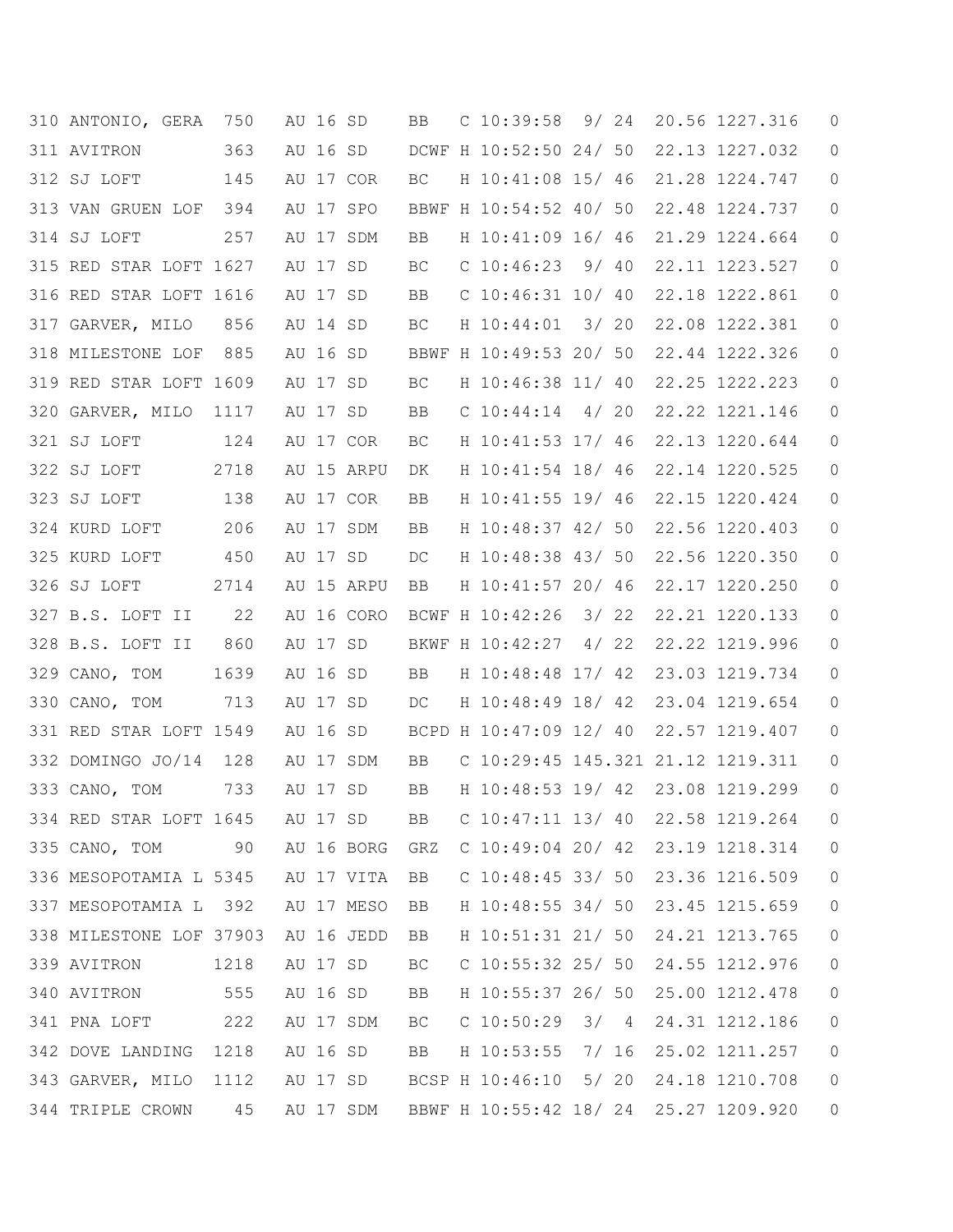| 345 FIKHMAN, SAM        | 166         | AU 16 SDM  | BC        | H 10:49:17 40/ 50        |       |       | 24.53 1209.252     | 0                      |
|-------------------------|-------------|------------|-----------|--------------------------|-------|-------|--------------------|------------------------|
| 346 MESOPOTAMIA L 5352  |             | AU 17 VITA | BC        | H 10:50:08 35/ 50        |       |       | 24.59 1209.188     | $\circledcirc$         |
| 347 FIKHMAN, SAM        | 304         | AU 17 MHL  |           | BBSP H 10:49:21 41/ 50   |       |       | 24.57 1208.874     | 0                      |
| 348 AVITRON             | 327         | AU 16 SD   |           | GRIZ H 10:56:21 27/ 50   |       |       | 25.44 1208.733     | 0                      |
| 349 RED STAR LOFT 1554  |             | AU 16 SD   | <b>BB</b> | H 10:49:15 14/ 40        |       |       | 25.03 1208.246     | 0                      |
| 350 RED STAR LOFT 1611  |             | AU 17 SD   | BC        | H 10:49:17 15/ 40        |       |       | 25.05 1208.062     | 0                      |
| 351 MILESTONE LOF 37980 |             | AU 16 JEDD | BC        | H 10:52:49 22/ 50        |       |       | 25.39 1207.005     | 0                      |
| 352 Antal Les           | 248         | AU 17 SD   | BC        | C 10:57:30 21/ 50        |       |       | 26.11 1206.879     | 0                      |
| 353 B.S. LOFT II        | 1781        | AU 16 SD   |           | BBTI H 10:44:58          | 5/ 22 |       | 24.54 1206.340     | $\mathsf{O}\xspace$    |
| 354 Antal Les           | 210         | AU 17 SD   | BC        | C $10:57:37$ 22/ 50      |       |       | 26.18 1206.303     | $\mathsf{O}$           |
| 355 CANO, TOM           | 731         | AU 17 SD   | BB        | C $10:51:29$ 21/42       |       |       | 25.45 1205.535     | $\circ$                |
| 356 CANO, TOM           | 94          | AU 16 BORG | BB        | H 10:51:33 22/ 42        |       |       | 25.49 1205.231     | 0                      |
| 357 SJ LOFT             | 114         | AU 17 COR  | SIL       | $C$ 10:44:49 21/46       |       |       | 25.08 1204.745     | $\circ$                |
| 358 VAN GRUEN LOF 1852  |             | AU 17 VG   |           | DCWF C 10:58:48 41/ 50   |       |       | 26.44 1204.574     | $\mathsf{O}\xspace$    |
| 359 SJ LOFT             | 438         | AU 13 COR  | BB        | $C$ 10:44:55 22/ 46      |       |       | 25.14 1204.209     | 0                      |
| 360 Antal Les           | 1385        | AU 16 SD   | BC        | $C$ 10:58:43 23/ 50      |       |       | 27.24 1200.736     | 0                      |
| 361 Antal Les           | 1377        | AU 16 SD   | RC        | C $10:58:45$ 24/ 50      |       |       | 27.26 1200.602     | $\mathsf{O}$           |
| 362 GARVER, MILO        | 1015        | AU 16 SD   | BC        | H 10:48:11               | 6/ 20 |       | 26.18 1200.070     | $\mathsf{O}\xspace$    |
| 363 Antal Les           | 202         | AU 17 SD   | RC        | H 10:59:11 25/ 50        |       |       | 27.52 1198.393     | $\mathsf{O}$           |
| 364 Antal Les           | 1876        | AU 17 SD   | BB        | $C$ 10:59:13 26/ 50      |       |       | 27.54 1198.210     | 0                      |
| 365 MESOPOTAMIA L 83925 |             | AU 17 ARPU | DC        | H 10:52:21 36/ 50        |       |       | 27.11 1197.687     | 0                      |
| 366 LULUS LOFT          | 65          | AU 17 SDM  | GRZ       | C $10:52:22$ 12/34       |       |       | 27.37 1195.179     | $\circ$                |
| 367 SJ LOFT             | 28          | AU 16 COR  | BB        | $C$ 10:46:39 23/ 46      |       |       | 26.59 1194.956     | 0                      |
| 368 SJ LOFT             | 87          | AU 15 COR  | BC        | H 10:46:41 24/ 46        |       |       | 27.00 1194.815     | $\circ$                |
| WinSpeed-1              |             |            |           | ENTER CLUB / ORG NAME    |       |       | $02/18/18 - 15:17$ |                        |
|                         |             |            |           | Weekly Race Report       |       |       |                    | Page 7                 |
|                         |             |            |           | Open and Junior Category |       |       |                    |                        |
| Name: KRAMER            |             |            |           | Old Bird Race            |       |       | Flown: 02/18/2018  |                        |
|                         |             |            |           |                          |       |       |                    |                        |
| POS NAME                | BAND NUMBER |            | CLR       | X ARRIVAL                | MILES | TOWIN | YPM                | $\mathbb{P}\mathbb{T}$ |
| 369 Antal Les           | 1855        | AU 17 SD   | BB        | $C$ 11:00:05 27/ 50      |       |       | 28.46 1193.926     | $\circ$                |
| 370 LULUS LOFT          | 286         | AU 17 SDM  | BB        | $C$ 10:52:41 13/34       |       |       | 27.56 1193.552     | $\mathbb O$            |
| 371 SJ LOFT             | 36          | AU 17 COR  | BB        | H 10:46:56 25/ 46        |       |       | 27.15 1193.508     | $\mathsf{O}\xspace$    |
| 372 Antal Les           | 1877        | AU 17 SD   | BB        | H 11:00:10 28/ 50        |       |       | 28.51 1193.479     | $\mathsf{O}\xspace$    |
| 373 SJ LOFT             | 189         | AU 17 COR  | BC        | H 10:46:58 26/ 46        |       |       | 27.18 1193.271     | $\mathsf{O}$           |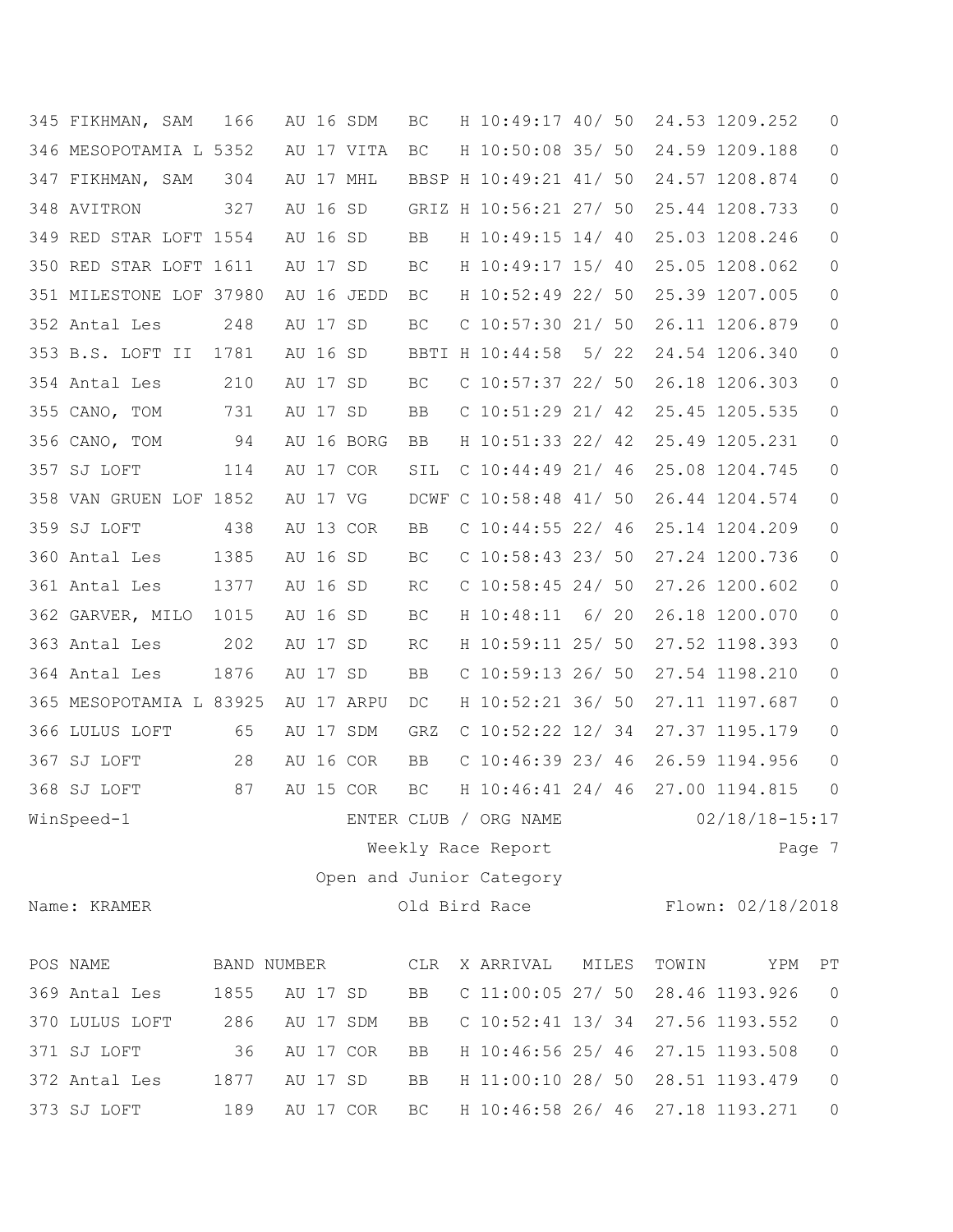| 374 MILESTONE LOF 25738 |      |          | AU 15 JEDD | BB  | H 10:55:32 23/ 50      |      |  | 28.23 1193.008 | 0       |
|-------------------------|------|----------|------------|-----|------------------------|------|--|----------------|---------|
| 375 ANTONIO, GERA 1809  |      | AU 17 SD |            | BB  | H 10:46:55 10/ 24      |      |  | 27.54 1189.692 | 0       |
| 376 SJ LOFT             | 555  |          | AU 14 COR  | DC  | $C$ 10:47:49 27/ 46    |      |  | 28.09 1188.836 | 0       |
| 377 CANO, TOM           | 893  | AU 04 SD |            | BB  | H 10:54:54 23/ 42      |      |  | 29.09 1188.052 | 0       |
| 378 CANO, TOM           | 883  | AU 04 SD |            | BB  | H 10:54:54 24/ 42      |      |  | 29.10 1188.009 | 0       |
| 379 CANO, TOM           | 293  |          | AU 17 SDM  | BB  | C $10:54:55$ 25/ 42    |      |  | 29.11 1187.917 | 0       |
| 380 CANO, TOM           | 743  | AU 17 SD |            | BB  | C $10:54:57$ 26/ 42    |      |  | 29.12 1187.799 | 0       |
| 381 AVITRON             | 47   |          | AU 16 SDM  | BC  | H 11:00:32 28/ 50      |      |  | 29.55 1187.713 | 0       |
| 382 RED STAR LOFT 1624  |      | AU 17 SD |            |     | BCPD H 10:53:24 16/ 40 |      |  | 29.12 1186.772 | 0       |
| 383 RED STAR LOFT 1626  |      | AU 17 SD |            |     | BCWF C 10:53:25 17/ 40 |      |  | 29.13 1186.679 | 0       |
| 384 RED STAR LOFT 1618  |      | AU 17 SD |            | ВC  | H 10:53:26 18/ 40      |      |  | 29.14 1186.594 | 0       |
| 385 RED STAR LOFT       | 38   |          | AU 17 SDM  | BC. | H 10:53:27 19/ 40      |      |  | 29.15 1186.510 | 0       |
| 386 RED STAR LOFT 1601  |      | AU 17 SD |            | BB  | $C$ 10:53:31 20/ 40    |      |  | 29.18 1186.213 | 0       |
| 387 RED STAR LOFT 1525  |      | AU 16 SD |            |     | BCWF C 10:53:32 21/ 40 |      |  | 29.20 1186.086 | 0       |
| 388 CANO, TOM           | 73   |          | AU 16 BORG | GRZ | C $10:55:23$ 27/ 42    |      |  | 29.39 1185.553 | 0       |
| 389 LULUS LOFT          | 87   |          | AU 17 SDM  | BB  | C $10:54:20$ $14/34$   |      |  | 29.36 1185.106 | 0       |
| 390 LULUS LOFT          | 665  | AU 17 SD |            | BB  | H 10:54:24 15/ 34      |      |  | 29.40 1184.752 | 0       |
| 391 DOMINGO JOEL        | 86   |          | AU 17 COR  |     | DCWF H 10:35:59 2/ 14  |      |  | 27.26 1184.123 | 0       |
| 392 KURD LOFT           | 201  |          | AU 17 SDM  | BB  | C $10:55:47$ 44/ 50    |      |  | 30.06 1183.294 | 0       |
| 393 B.S. LOFT II        | 852  | AU 17 SD |            | BB  | $C$ 10:49:37           | 6/22 |  | 29.32 1181.937 | 0       |
| 394 KURD LOFT           | 893  | AU 15 SD |            | BB  | $C$ 10:56:13 45/ 50    |      |  | 30.32 1181.123 | 0       |
| 395 AVITRON             | 35   |          | AU 16 SDM  | WHT | H 11:02:06 29/ 50      |      |  | 31.29 1180.077 | 0       |
| 396 KURD LOFT           | 59   | AU 16 SD |            | BB  | H 10:56:44 46/ 50      |      |  | 31.03 1178.545 | 0       |
| 397 MILESTONE LOF 37984 |      |          | AU 16 JEDD |     | BBWF H 10:58:33 24/ 50 |      |  | 31.23 1177.972 | 0       |
| 398 LULUS LOFT          | 668  | AU 17 SD |            | WHT | H 10:56:00 16/ 34      |      |  | 31.15 1176.795 | 0       |
| 399 TRIPLE CROWN        | 889  |          | AU 17 PSC  | BLK | H 11:02:26 19/ 24      |      |  | 32.12 1176.309 | $\circ$ |
| 400 TRIPLE CROWN        | 1728 |          | AU 17 EMAN | BB  | H 11:02:27 20/ 24      |      |  | 32.12 1176.253 | 0       |
| 401 MESOPOTAMIA L 83935 |      |          | AU 17 ARPU | DC. | H 10:56:47 37/ 50      |      |  | 31.38 1175.239 | $\circ$ |
| 402 AVITRON             | 307  | AU 16 SD |            | BC. | H 11:03:34 30/ 50      |      |  | 32.57 1172.923 | 0       |
| 403 MESOPOTAMIA L 83914 |      |          | AU 17 ARPU | BB  | H 10:57:28 38/ 50      |      |  | 32.19 1171.865 | 0       |
| 404 TRIPLE CROWN        | 42   |          | AU 17 SDM  |     | BBSP H 11:03:36 21/ 24 |      |  | 33.21 1170.724 | 0       |
| 405 B.S. LOFT II        | 815  | AU 17 SD |            |     | BBWF H 10:52:30 7/ 22  |      |  | 32.26 1167.238 | 0       |
| 406 ANTONIO, GERA 1805  |      | AU 17 SD |            | BB  | $C$ 10:51:31 11/24     |      |  | 32.29 1166.123 | 0       |
| 407 AVITRON             | 583  | AU 16 SD |            | BC  | H 11:04:59 31/ 50      |      |  | 34.22 1166.117 | 0       |
| 408 GARVER, MILO 966    |      |          | AU 15 SD   |     | DCWF C 10:54:52 7/ 20  |      |  | 32.59 1165.938 | 0       |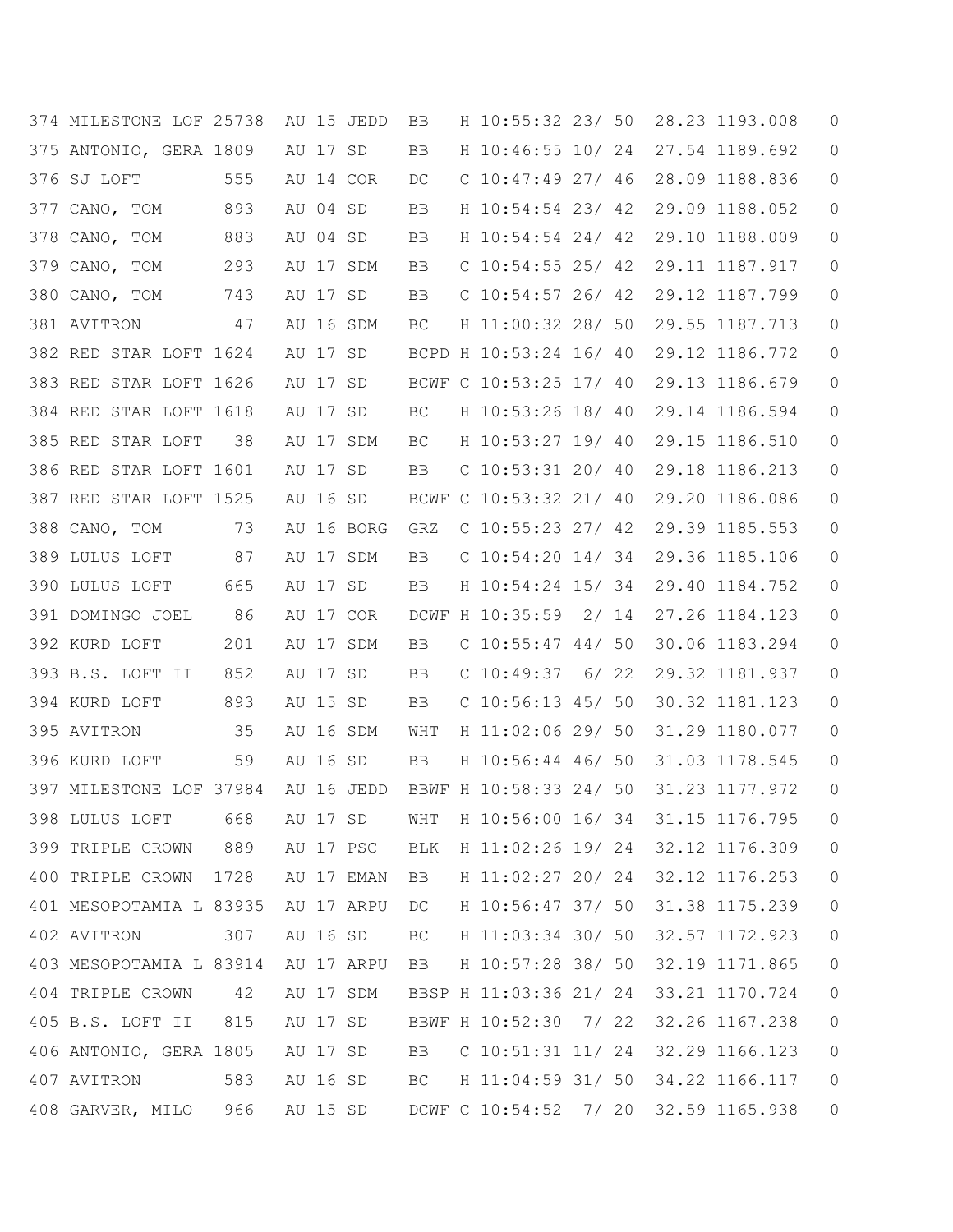| 409 AVITRON                         | 372   |          | AU 16 SD |            | BC                     | H 11:05:04 32/ 50                     |      |      |       | 34.27 1165.752                     | $\circ$        |
|-------------------------------------|-------|----------|----------|------------|------------------------|---------------------------------------|------|------|-------|------------------------------------|----------------|
| 410 GARVER, MILO 1134               |       |          | AU 17 SD |            | $\mathbb{R}\mathbb{C}$ | $C$ 10:55:14 8/20                     |      |      |       | 33.22 1164.054                     | 0              |
| 411 DOMINGO JOEL                    | 148   |          |          | AU 16 COR  | DC                     | $C$ 10:39:53 3/ 14                    |      |      |       | 31.20 1163.139                     | $\mathbb O$    |
| 412 RED STAR LOFT 1559              |       |          | AU 16 SD |            | <b>BB</b>              | $C$ 10:58:30 22/ 40                   |      |      |       | 34.17 1161.404                     | $\mathbb O$    |
| 413 LULUS LOFT                      | 289   |          |          | AU 17 SDM  | BC                     | $C$ 10:59:18 17/ 34                   |      |      |       | 34.33 1160.567                     | $\mathbb O$    |
| 414 LULUS LOFT                      | 622   |          | AU 17 SD |            | BB                     | $C$ 10:59:20 18/34                    |      |      |       | 34.36 1160.349                     | $\mathbb O$    |
| 415 AVITRON                         | 830   |          | AU 10 SD |            |                        | BCWF H 11:06:20 33/ 50                |      |      |       | 35.43 1159.766                     | $\mathbb O$    |
| 416 MESOPOTAMIA L 83944             |       |          |          | AU 17 ARPU | BB                     | H 11:01:03 39/ 50                     |      |      |       | 35.53 1154.494                     | $\mathbb O$    |
| 417 Antal Les                       | 201   |          | AU 17 SD |            |                        | BCSP H 11:08:18 29/ 50                |      |      |       | 36.59 1154.363                     | $\mathbb O$    |
| 418 Antal Les                       | 249   |          | AU 17 SD |            | SIL                    | H 11:08:20 30/ 50                     |      |      |       | 37.01 1154.216                     | $\mathbb O$    |
| 419 PNA LOFT                        | 1081  |          |          | AU 17 IRPC | BB                     | H 11:02:05                            |      | 4/4  |       | 36.07 1154.066                     | 0              |
| 420 MILESTONE LOF                   | 327   |          | AU 17 SD |            | BB                     | H 11:03:40 25/ 50                     |      |      |       | 36.31 1153.207                     | $\mathbb O$    |
| 421 KURD LOFT                       | 205   |          |          | AU 17 SDM  | DC                     | $C$ 11:01:57 47/ 50                   |      |      |       | 36.16 1153.144                     | $\mathsf{O}$   |
| 422 AVITRON                         | 16305 |          | AU 16 SD |            |                        | GRIZ C 11:07:54 34/ 50                |      |      |       | 37.17 1152.445                     | $\mathbb O$    |
| 423 VAN GRUEN LOF 101463 AU 16 ARPU |       |          |          |            |                        | BCWF C 11:09:49 42/ 50                |      |      |       | 37.44 1151.502                     | $\mathbb O$    |
| 424 B.S. LOFT II                    | 137   |          |          | AU 16 SDM  | BB                     | $C$ 10:55:47                          | 8/22 |      |       | 35.43 1150.985                     | $\circ$        |
| 425 B.S. LOFT II                    | 1776  |          |          | AU 16 JEDD | BB                     | H 10:55:48                            |      | 9/22 |       | 35.43 1150.977                     | $\circ$        |
| 426 GARVER, MILO                    | 1118  |          | AU 17 SD |            | BB                     | H 10:58:23                            |      | 9/20 |       | 36.30 1148.730                     | $\mathbb O$    |
| 427 GARVER, MILO                    | 1132  |          | AU 17 SD |            |                        | BCWF H 10:58:24 10/ 20                |      |      |       | 36.31 1148.617                     | $\mathbb O$    |
| 428 SJ LOFT                         | 193   |          |          | AU 17 COR  | BB                     | H 10:56:15 28/ 46                     |      |      |       | 36.35 1146.425                     | $\mathbb O$    |
| 429 RED STAR LOFT                   | 39    |          |          | AU 17 SDM  | BB                     | H 11:01:49 23/ 40                     |      |      |       | 37.37 1145.435                     | $\circ$        |
| 430 SJ LOFT                         | 259   |          |          | AU 17 SDM  | BC                     | H 10:56:40 29/ 46                     |      |      |       | 37.00 1144.407                     | $\overline{0}$ |
| WinSpeed-1                          |       |          |          |            |                        | ENTER CLUB / ORG NAME                 |      |      |       | $02/18/18 - 15:17$                 |                |
|                                     |       |          |          |            |                        | Weekly Race Report                    |      |      |       | Page 8                             |                |
|                                     |       |          |          |            |                        | Open and Junior Category              |      |      |       |                                    |                |
| Name: KRAMER                        |       |          |          |            |                        |                                       |      |      |       | Old Bird Race Flown: 02/18/2018    |                |
| POS NAME BAND NUMBER CLR            |       |          |          |            |                        | X ARRIVAL MILES                       |      |      | TOWIN | YPM                                | PT             |
| 431 GARVER, MILO 1107 AU 17 SD      |       |          |          |            |                        | BC H 10:59:21 11/20                   |      |      |       | 37.28 1144.066                     | $\overline{0}$ |
| 432 MILESTONE LOF 37971 AU 16 JEDD  |       |          |          |            |                        | BB C 11:06:08 26/ 50 38.58 1141.705   |      |      |       |                                    | $\mathbb O$    |
| 433 MILESTONE LOF 807               |       | AU 16 SD |          |            | <b>BB</b>              | C $11:06:10$ 27/ 50 39.00 1141.520    |      |      |       |                                    | $\mathbb O$    |
| 434 LULUS LOFT 76                   |       |          |          | AU 17 SDM  |                        | BBWF H 11:03:24 19/ 34 38.40 1140.955 |      |      |       |                                    | $\mathbb O$    |
| 435 TRIPLE CROWN 935                |       |          |          | AU 17 SD   |                        | BBSP H 11:10:49 22/ 24 40.35 1136.986 |      |      |       |                                    | $\mathbb O$    |
| 436 AVITRON                         | 336   |          |          | AU 16 SD   | BC                     |                                       |      |      |       | C $11:11:24$ 35/ 50 40.47 1136.394 | $\mathbb O$    |
| 437 CANO, TOM                       | 793   |          |          | AU 17 SD   |                        | BB H 11:05:43 28/ 42 39.59 1135.722   |      |      |       |                                    | $\mathbb O$    |
|                                     |       |          |          |            |                        |                                       |      |      |       |                                    |                |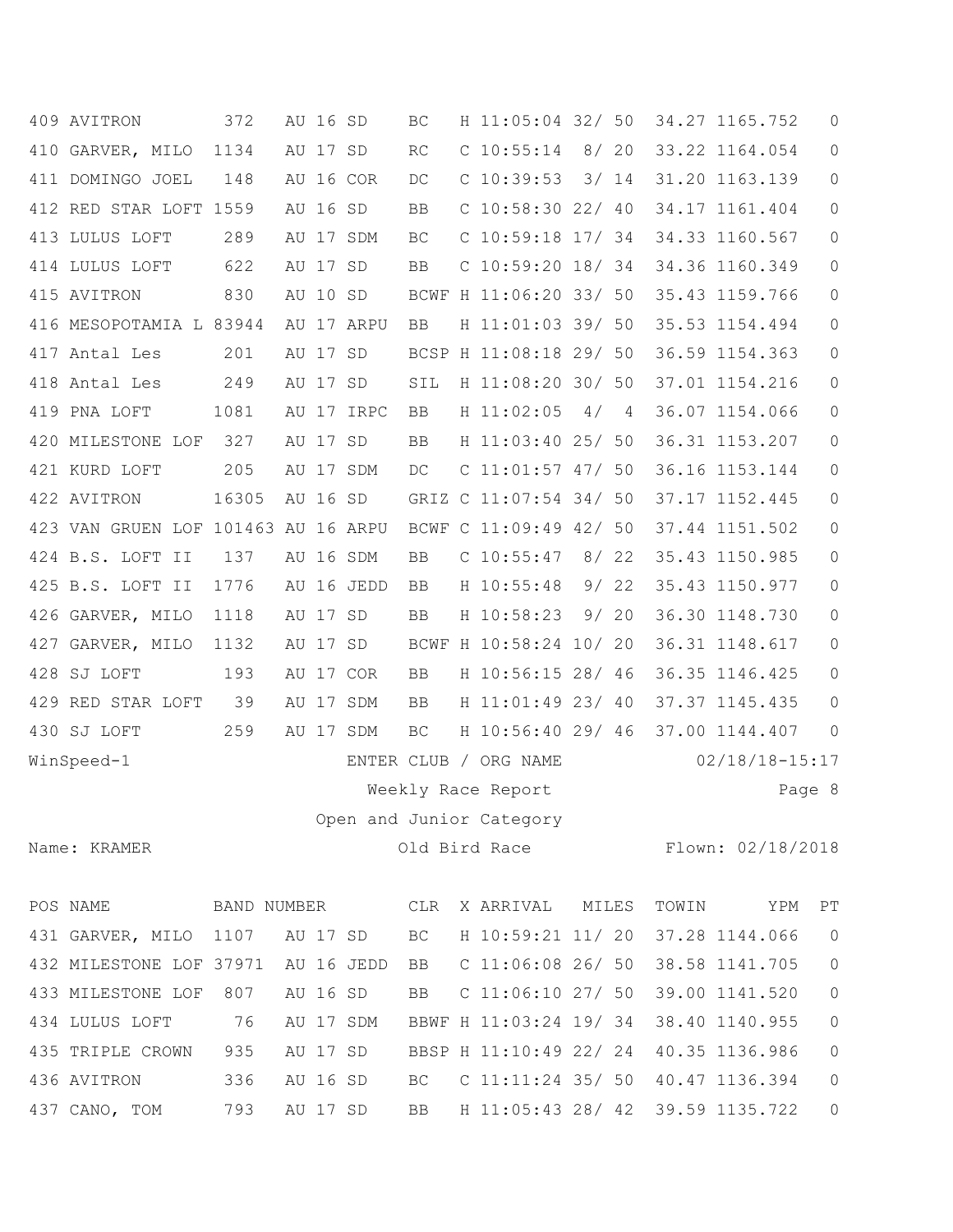| 438 CANO, TOM           | 789  |          | AU 17 SD |            | BB. | C $11:05:45$ 29/ 42                   |  | 40.01 1135.561   | $\theta$       |
|-------------------------|------|----------|----------|------------|-----|---------------------------------------|--|------------------|----------------|
| 439 CANO, TOM           | 271  |          |          | AU 17 SDM  | BB  | C $11:05:47$ 30/ 42                   |  | 40.03 1135.399   | $\overline{0}$ |
| 440 CANO, TOM           | 55   |          |          | AU 16 BORG | BB  | C $11:05:48$ 31/42                    |  | 40.04 1135.360   | 0              |
| 441 CANO, TOM           | 753  | AU 17 SD |          |            | BB  | H 11:05:51 32/ 42                     |  | 40.06 1135.137   | 0              |
| 442 CANO, TOM           | 774  |          | AU 17 SD |            |     | BLWH H 11:05:52 33/ 42                |  | 40.08 1135.053   | 0              |
| 443 MILESTONE LOF 37972 |      |          |          | AU 16 JEDD | BC. | H 11:07:44 28/ 50                     |  | 40.35 1134.271   | 0              |
| 444 MILESTONE LOF       | 873  | AU 16 SD |          |            | BC. | H 11:08:13 29/ 50                     |  | 41.03 1132.123   | 0              |
| 445 MESOPOTAMIA L 5362  |      |          |          | AU 17 VITA |     | GRIZ H 11:06:35 40/ 50                |  | 41.25 1128.557   | 0              |
| 446 DOMINGO JOEL        | 97   |          |          | AU 17 COR  |     | BCWF C 10:47:50 4/ 14                 |  | 39.17 1122.579   | 0              |
| 447 CANO, TOM           | 294  |          |          | AU 17 SDM  | BB  | H 11:12:24 34/ 42                     |  | 46.39 1105.694   | 0              |
| 448 SJ LOFT             | 15   |          |          | AU 16 COR  | ВC  | $C$ 11:05:01 30/ 46                   |  | 45.20 1105.422   | 0              |
| 449 RED STAR LOFT 1637  |      | AU 17 SD |          |            |     | BBWF H 11:10:57 24/ 40                |  | 46.44 1103.808   | 0              |
| 450 GARVER, MILO        | 765  | AU 11 SD |          |            | ВC  | $C$ 11:08:50 12/ 20                   |  | 46.57 1100.473   | 0              |
| 451 SJ LOFT             | 1204 |          | AU 17 SD |            |     | GRIZ H 11:06:51 31/ 46                |  | 47.10 1097.205   | 0              |
| 452 LULUS LOFT          | 657  | AU 17 SD |          |            | BB  | H 11:15:41 20/ 34                     |  | 50.57 1086.174   | 0              |
| 453 MILESTONE LOF 30900 |      |          |          | AU 15 JEDD | DC. | H 11:19:12 30/ 50                     |  | 52.03 1084.090   | 0              |
| 454 MILESTONE LOF 1574  |      | AU 17 SD |          |            | DC  | H 11:19:24 31/ 50                     |  | 52.14 1083.275   | 0              |
| 455 AVITRON             | 1887 | AU 15 SD |          |            |     | BLKS H 11:23:53 36/ 50                |  | 53.16 1082.612   | 0              |
| 456 SJ LOFT             | 115  |          |          | AU 17 COR  | BB  | H 11:11:51 32/ 46                     |  | 52.11 1075.372   | 0              |
| 457 MILESTONE LOF       | 451  | AU 15 SD |          |            | BB  | H 11:22:19 32/ 50                     |  | 55.09 1071.265   | 0              |
| 458 MILESTONE LOF 1529  |      | AU 17 SD |          |            | DC  | H 11:24:24 33/ 50                     |  | 57.14 1062.791   | 0              |
| 459 FIKHMAN, SAM        | 405  |          |          | AU 17 MHL  | BB  | H 11:21:39 42/ 50                     |  | 57.15 1059.646   | 0              |
| 460 DOVE LANDING        | 1019 | AU 11 SD |          |            | SIL | H 11:27:44 8/ 16                      |  | 58.51 1058.255   | 0              |
| 461 LULUS LOFT          | 654  | AU 17 SD |          |            | BB  | C $11:23:05$ 21/34                    |  | 58.20 1055.643   | 0              |
| 462 LULUS LOFT          | 661  |          |          | AU 17 SD   | RED | $C$ 11:23:06 22/ 34                   |  | 58.22 1055.542   | 0              |
| 463 LULUS LOFT          | 266  |          |          | AU 17 SDM  | BC  | H 11:23:07 23/ 34                     |  | 58.23 1055.489   | $\circ$        |
| 464 SJ LOFT             | 134  |          |          | AU 17 COR  |     | BCSP H 11:17:09 33/ 46 57.28 1053.257 |  |                  | 0              |
| 465 CANO, TOM           | 1277 | AU 15 SD |          |            | BB  | $C$ 11:25:11 35/ 42                   |  | 59.26 1052.380   | $\circ$        |
| 466 GARVER, MILO 1119   |      | AU 17 SD |          |            | BC  | H 11:23:30 13/ 20                     |  | 01:01 1039.201   | 0              |
| 467 MILESTONE LOF       | 169  | AU 17 SD |          |            | GRZ | H 11:31:39 34/ 50                     |  | $01:04$ 1034.410 | 0              |
| 468 SJ LOFT             | 258  |          |          | AU 17 SDM  | BLK | $C$ 11:24:25 34/ 46                   |  | 01:04 1024.325   | 0              |
| 469 MILESTONE LOF       | 147  | AU 17 SD |          |            | BC  | $C$ 11:35:28 35/ 50                   |  | 01:08 1020.104   | 0              |
| 470 KURD LOFT           | 830  |          |          | AU 15 SD   | BB  | C $11:34:43$ 48/ 50                   |  | 01:09 1015.645   | 0              |
| 471 MILESTONE LOF       | 172  |          |          | AU 17 SDM  | DC  | H 11:37:38 36/ 50                     |  | 01:10 1012.125   | 0              |
| 472 SJ LOFT             | 35   |          |          | AU 17 COR  |     | BCSP C 11:28:38 35/ 46 01:08 1008.190 |  |                  | 0              |